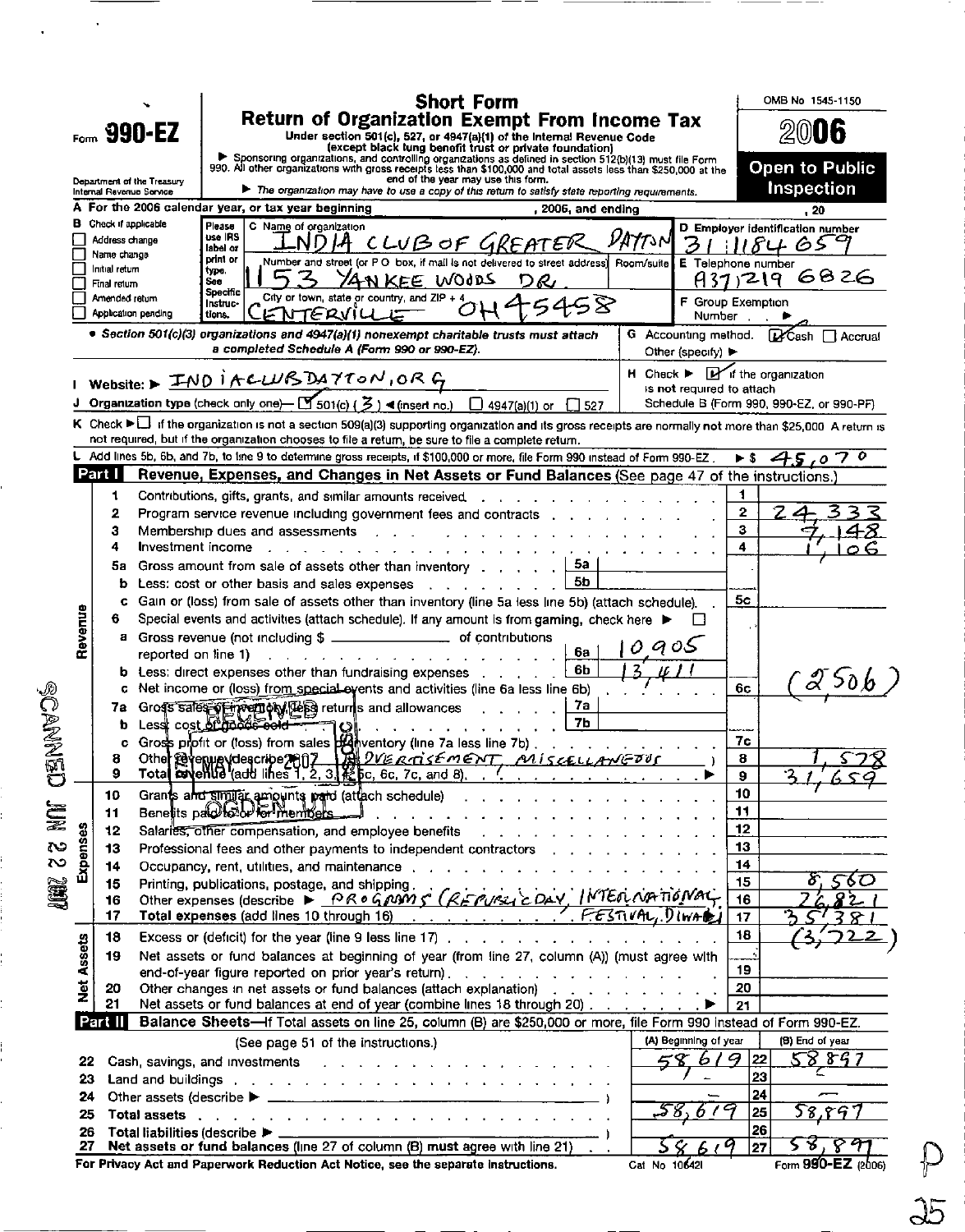|                                                               | Page 2<br>Form 990-EZ (2006)                                                                                                                                                                                                                                      |                                                                                                                      |                                                            |                                                   |            |                                                  |                            |             |  |
|---------------------------------------------------------------|-------------------------------------------------------------------------------------------------------------------------------------------------------------------------------------------------------------------------------------------------------------------|----------------------------------------------------------------------------------------------------------------------|------------------------------------------------------------|---------------------------------------------------|------------|--------------------------------------------------|----------------------------|-------------|--|
| PartIII                                                       | Statement of Program Service Accomplishments (See page 51 of the instructions.)                                                                                                                                                                                   |                                                                                                                      |                                                            |                                                   |            | <b>Expenses</b>                                  |                            |             |  |
|                                                               | What is the organization's primary exempt purposer EHARITAGLE /So CIAL /Com MUNITY                                                                                                                                                                                |                                                                                                                      |                                                            |                                                   |            | (Required for 501(c)(3)<br>and (4) organizations |                            |             |  |
|                                                               | Describe what was achieved in carrying out the organization's exempt purboses In a clear and concise manner.                                                                                                                                                      |                                                                                                                      |                                                            |                                                   |            | and $4947(a)(1)$ trusts;<br>optional for others) |                            |             |  |
|                                                               | describe the services provided, the number of persons benefited, or other relevant information for each program title                                                                                                                                             |                                                                                                                      | ともていい                                                      | സ                                                 |            |                                                  |                            |             |  |
|                                                               | PARTICIPATED                                                                                                                                                                                                                                                      | DAYTON INTERNATIONAL                                                                                                 |                                                            |                                                   |            |                                                  |                            |             |  |
|                                                               | SEVERK HUNDRED PEOPLE FROM ALL BACKGROUND<br>MAP.P266<br><b>ME EVENT</b>                                                                                                                                                                                          |                                                                                                                      |                                                            |                                                   |            |                                                  |                            |             |  |
|                                                               | , <i><b>Froit's</b></i><br>ልተነጅ MDE 0<br>Grants \$ A 200 Stat                                                                                                                                                                                                     | CULTULE WAS PRIMOTED<br>) If this amount includes foreign grants, check here                                         |                                                            | $\Box$                                            | 28a        |                                                  |                            |             |  |
|                                                               | PESTIVAL OF LIGHTS" DIWALI PROGRAM THE                                                                                                                                                                                                                            |                                                                                                                      |                                                            |                                                   |            |                                                  |                            |             |  |
|                                                               | $29$ CRGANIZEQ.<br>EXENT VAS ATTEN DER BY OVER 800 (COMMUNITY) MEMBERS                                                                                                                                                                                            |                                                                                                                      |                                                            |                                                   |            |                                                  |                            |             |  |
|                                                               |                                                                                                                                                                                                                                                                   |                                                                                                                      |                                                            |                                                   |            |                                                  |                            |             |  |
|                                                               | (Grants \$                                                                                                                                                                                                                                                        | ) If this amount includes foreign grants, check here                                                                 |                                                            | П                                                 | 29a        |                                                  | 7,937                      |             |  |
|                                                               | 30. P(2455 HE)<br>ANNUAL                                                                                                                                                                                                                                          | <u>ይሆን የተማር አ</u><br>Fo a                                                                                            | SN OI AN                                                   |                                                   |            |                                                  |                            |             |  |
| <u>MORE (THAN</u><br>$402.79$ $H2$<br>DA75M<br>$commumny$ $N$ |                                                                                                                                                                                                                                                                   |                                                                                                                      |                                                            |                                                   |            |                                                  |                            |             |  |
|                                                               | <u>. ይፍልፍ የነገE 2</u>                                                                                                                                                                                                                                              |                                                                                                                      |                                                            |                                                   |            |                                                  |                            |             |  |
|                                                               | (Grants \$                                                                                                                                                                                                                                                        | If this amount includes foreign grants, check here                                                                   |                                                            |                                                   | <b>30a</b> |                                                  |                            |             |  |
|                                                               | 31 Other program services (attach schedule)                                                                                                                                                                                                                       |                                                                                                                      |                                                            |                                                   |            |                                                  |                            |             |  |
|                                                               | (Grants \$                                                                                                                                                                                                                                                        | ) If this amount includes foreign grants, check here                                                                 |                                                            | Г                                                 | 31a        |                                                  |                            |             |  |
|                                                               | 32 Total program service expenses (add lines 28a through 31a)                                                                                                                                                                                                     | and a state of the state of the state of                                                                             |                                                            |                                                   | 32         | Z L,                                             |                            |             |  |
|                                                               | Part IV List of Officers, Directors, Trustees, and Key Employees (List each one even if not compensated. See page 52 of the instructions                                                                                                                          |                                                                                                                      |                                                            |                                                   |            |                                                  |                            |             |  |
|                                                               | (A) Name and address                                                                                                                                                                                                                                              | (B) Title and average<br>hours per week                                                                              | (C) Compensation<br>(If not paid,                          | (D) Contributions to<br>emplovee benefit plans &l |            |                                                  | (E) Expense<br>account and |             |  |
|                                                               |                                                                                                                                                                                                                                                                   | devoted to position                                                                                                  | enter -0-.)                                                | deferred compensation                             |            | other allowances                                 |                            |             |  |
|                                                               | MY. HEMANT GARG                                                                                                                                                                                                                                                   | PRESI DENT                                                                                                           |                                                            |                                                   |            |                                                  |                            |             |  |
|                                                               | OL NE                                                                                                                                                                                                                                                             |                                                                                                                      | $D$ Azim $45450$<br>5 けっりん<br>WOO DS<br><b>1153 YANKEE</b> |                                                   |            |                                                  |                            |             |  |
| <b>CASRO</b><br>TREABURE R<br>2 ME-RAYI PICAIS                |                                                                                                                                                                                                                                                                   |                                                                                                                      |                                                            |                                                   |            |                                                  |                            |             |  |
|                                                               |                                                                                                                                                                                                                                                                   |                                                                                                                      |                                                            |                                                   |            |                                                  |                            |             |  |
|                                                               | IN DIA CLUB, 10119 GALLATIN CT, OH 4545B                                                                                                                                                                                                                          | 3-4 Hns I WK                                                                                                         |                                                            |                                                   |            |                                                  |                            |             |  |
|                                                               | しんこく ロムレー<br>3.195.0416A                                                                                                                                                                                                                                          | <b>PRESIDENTELEY</b>                                                                                                 |                                                            |                                                   |            |                                                  |                            |             |  |
|                                                               | 2606 WASHIGTON MILL                                                                                                                                                                                                                                               | o - I Hr/WK                                                                                                          |                                                            |                                                   |            |                                                  |                            |             |  |
|                                                               |                                                                                                                                                                                                                                                                   |                                                                                                                      |                                                            |                                                   |            |                                                  |                            |             |  |
|                                                               | Other Information (Note the statement requirement in General Instruction V.)<br>Part V                                                                                                                                                                            |                                                                                                                      |                                                            |                                                   |            |                                                  | Yes                        |             |  |
|                                                               |                                                                                                                                                                                                                                                                   |                                                                                                                      |                                                            |                                                   |            |                                                  |                            |             |  |
| 33                                                            | Did the organization engage in any activity not previously reported to the IRS? If "Yes," attach a detailed<br>description of each activity                                                                                                                       |                                                                                                                      |                                                            |                                                   |            | 33                                               |                            |             |  |
| 34                                                            |                                                                                                                                                                                                                                                                   |                                                                                                                      |                                                            |                                                   |            |                                                  |                            |             |  |
|                                                               | Were any changes made to the organizing or governing documents but not reported to the IRS? If "Yes,"<br>attach a conformed copy of the changes                                                                                                                   |                                                                                                                      |                                                            |                                                   |            | 34                                               |                            |             |  |
| 35.                                                           | If the organization had income from business activities, such as those reported on lines 2, 6, and 7 (among others), but not                                                                                                                                      |                                                                                                                      |                                                            |                                                   |            |                                                  |                            |             |  |
|                                                               | reported on Form 990-T, attach a statement explaining your reason for not reporting the income on Form 990-T.                                                                                                                                                     |                                                                                                                      |                                                            |                                                   |            |                                                  |                            |             |  |
|                                                               | a Did the organization have unrelated business gross income of \$1,000 or more or 6033(e) notice, reporting, and                                                                                                                                                  |                                                                                                                      |                                                            |                                                   |            |                                                  |                            |             |  |
|                                                               | proxy tax requirements?                                                                                                                                                                                                                                           | والتعاليف المتالية العالية المتالية المتالية المتالية المتالية المتالية المتالية المتالية المتالية المتالية المتالية |                                                            |                                                   |            | 35a                                              |                            |             |  |
|                                                               | b If "Yes," has it filed a tax return on Form 990-T for this year?                                                                                                                                                                                                |                                                                                                                      | de la companya de la companya de la companya de            |                                                   |            | 35 <sub>b</sub>                                  |                            |             |  |
| 36                                                            | Was there a liquidation, dissolution, termination, or substantial contraction during the year? (If "Yes," attach a                                                                                                                                                |                                                                                                                      |                                                            |                                                   |            |                                                  |                            |             |  |
|                                                               | statement.)<br>الحارية والحرية والحرية والمحارف الحارثة والحارثة والمحارب والمحارب والمحارب والمحارب والمحارب والمحارب والمحارب                                                                                                                                   |                                                                                                                      |                                                            |                                                   |            | 36                                               |                            |             |  |
|                                                               | 37a Enter amount of political expenditures, direct or indirect, as described in the instructions. $\blacktriangleright$ $\lfloor 37a \rfloor$                                                                                                                     |                                                                                                                      |                                                            |                                                   |            |                                                  |                            |             |  |
|                                                               |                                                                                                                                                                                                                                                                   |                                                                                                                      |                                                            |                                                   |            | 37 <sub>b</sub>                                  |                            |             |  |
|                                                               | 38a Did the organization borrow from, or make any loans to, any officer, director, trustee, or key employee or were                                                                                                                                               |                                                                                                                      |                                                            |                                                   |            |                                                  |                            |             |  |
|                                                               | any such loans made in a prior year and still unpaid at the start of the period covered by this return?.                                                                                                                                                          |                                                                                                                      |                                                            |                                                   |            | 38a                                              |                            |             |  |
|                                                               | b If "Yes," attach the schedule specified in the line 38 instructions and enter the amount                                                                                                                                                                        |                                                                                                                      |                                                            |                                                   |            |                                                  |                            |             |  |
|                                                               | المعارف والمستحدث والمستحدث والمستحدث والمستحدث والمستحدث والمستحدث والمستحدث<br>involved                                                                                                                                                                         |                                                                                                                      | 38b                                                        |                                                   |            |                                                  |                            |             |  |
| 39                                                            | 501(c)(7) organizations. Enter:<br>a Initiation fees and capital contributions included on line 9 (a) and a contact the state of the line of the state of the state of the state of the state of the state of the state of the state of the state of the state of |                                                                                                                      | 39a                                                        |                                                   |            |                                                  |                            | No<br>j Pol |  |

 $-- -$ 

 $\Delta \phi = 0.5$ 

 $\cdot$   $-$ 

----

Form 990-EZ (2006)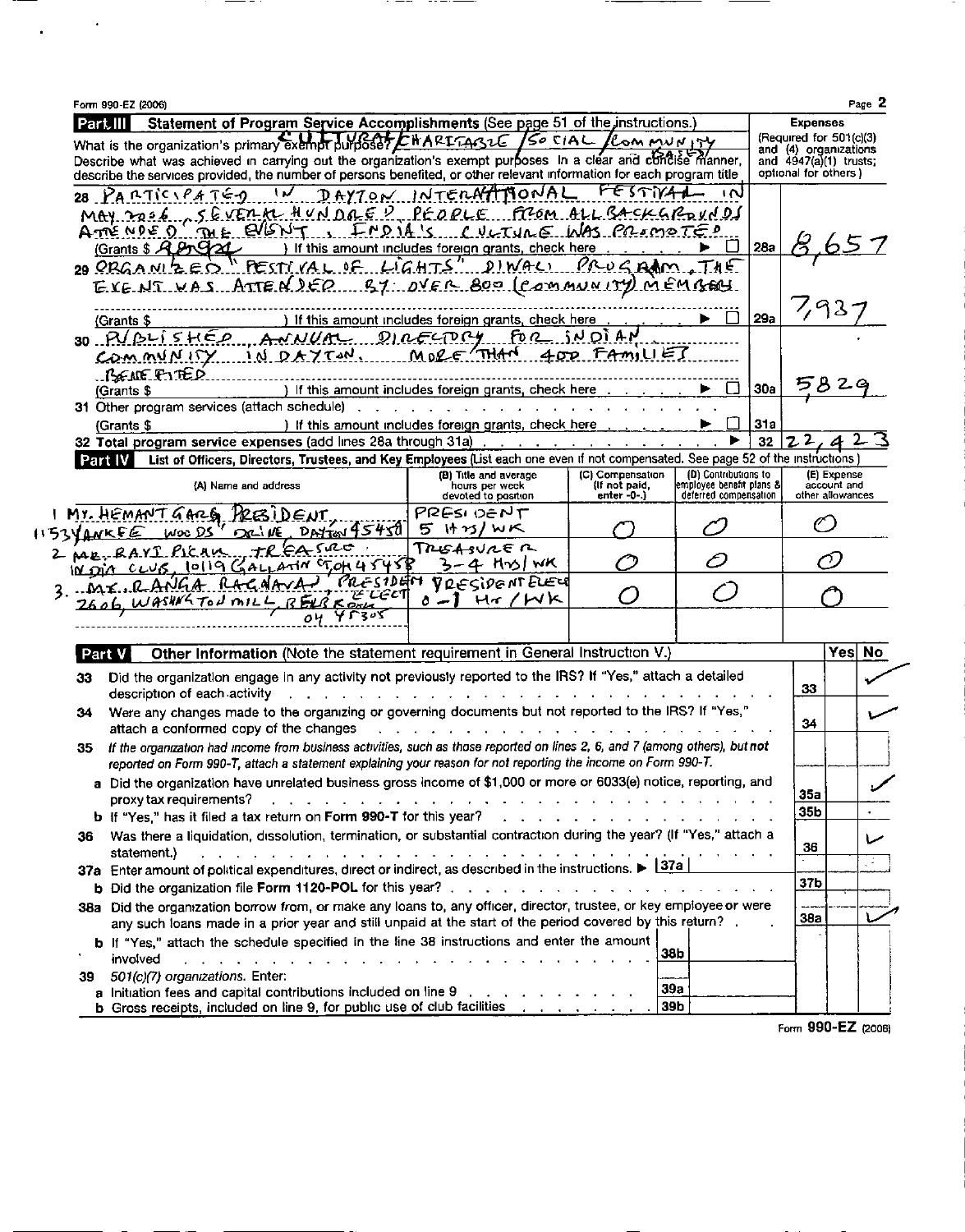|                               | Form 990-EZ (3006)                                                                                                                                                                                                                                                                                                                                                                                                                                                                                                                                                                   |                                                                                                                                                                                                                                                           |                    |      | Page 3    |  |  |  |
|-------------------------------|--------------------------------------------------------------------------------------------------------------------------------------------------------------------------------------------------------------------------------------------------------------------------------------------------------------------------------------------------------------------------------------------------------------------------------------------------------------------------------------------------------------------------------------------------------------------------------------|-----------------------------------------------------------------------------------------------------------------------------------------------------------------------------------------------------------------------------------------------------------|--------------------|------|-----------|--|--|--|
| Part V                        |                                                                                                                                                                                                                                                                                                                                                                                                                                                                                                                                                                                      | Other Information (Note the statement requirement in General Instruction V.) (Continued)                                                                                                                                                                  |                    |      |           |  |  |  |
|                               |                                                                                                                                                                                                                                                                                                                                                                                                                                                                                                                                                                                      | 40a 501(c)(3) organizations. Enter amount of tax imposed on the organization during the year under:<br>section 4911 $\blacktriangleright$ ____________________; section 4912 $\blacktriangleright$ ___ ____________; section 4955 $\blacktriangleright$ _ |                    |      |           |  |  |  |
|                               |                                                                                                                                                                                                                                                                                                                                                                                                                                                                                                                                                                                      | b 501(c)(3) and (4) organizations. Did the organization engage in any section 4958 excess benefit transaction during the<br>year or did it become aware of an excess benefit transaction from a prior year? If "Yes," attach an explanation               | 40b                | Yesl | <b>No</b> |  |  |  |
|                               |                                                                                                                                                                                                                                                                                                                                                                                                                                                                                                                                                                                      | c Enter amount of tax imposed on organization managers or disqualified persons during<br>the year under sections 4912, 4955, and 4958 $\ldots$ , $\ldots$ , $\ldots$ , $\ldots$ , $\ldots$                                                                |                    |      |           |  |  |  |
|                               |                                                                                                                                                                                                                                                                                                                                                                                                                                                                                                                                                                                      | d Enter amount of tax on line 40c reimbursed by the organization                                                                                                                                                                                          |                    |      |           |  |  |  |
|                               | e All organizations. At any time during the tax year, was the organization a party to a prohibited tax shelter<br>40e<br>transaction?<br>and a strategic and a strategic                                                                                                                                                                                                                                                                                                                                                                                                             |                                                                                                                                                                                                                                                           |                    |      |           |  |  |  |
| 41.                           | List the states with which a copy of this return is filed. $\blacktriangleright$ ___<br>42a The books are in care of $\blacktriangleright$ M.R., RAVIKUMA-3.<br>Located at $\frac{1855}{182}$ GALLARD CT OFM<br><b>b</b> At any time during the calendar year, did the organization ha<br>over a financial account in a foreign country (such as a bar<br>account)?<br>$\frac{1}{2}$ , $\frac{1}{2}$ , $\frac{1}{2}$ , $\frac{1}{2}$ , $\frac{1}{2}$ , $\frac{1}{2}$ , $\frac{1}{2}$ , $\frac{1}{2}$ , $\frac{1}{2}$ , $\frac{1}{2}$ , $\frac{1}{2}$ , $\frac{1}{2}$ , $\frac{1}{2}$ |                                                                                                                                                                                                                                                           |                    |      |           |  |  |  |
|                               |                                                                                                                                                                                                                                                                                                                                                                                                                                                                                                                                                                                      | If "Yes," enter the name of the foreign country. ▶<br>See the instructions for exceptions and filing requirements fo<br>c At any time during the calendar year, did the organization ma                                                                   |                    |      |           |  |  |  |
| 43.                           |                                                                                                                                                                                                                                                                                                                                                                                                                                                                                                                                                                                      | If "Yes," enter the name of the foreign country: ▶<br>Section 4947(a)(1) nonexempt charitable trusts filing Form 99<br>and enter the amount of tax-exempt interest received or acci                                                                       |                    |      |           |  |  |  |
| <b>Please</b><br>Sign<br>Here |                                                                                                                                                                                                                                                                                                                                                                                                                                                                                                                                                                                      | Under penalties of perjury, I declare that I have examined this return<br>and belief, it is true, correct, and complete. Declaration of preparer<br>Sumature of officer<br>MWKWMAR<br>Treasu<br>Type or orint name and title.                             |                    |      |           |  |  |  |
| Paid                          | Preparer's                                                                                                                                                                                                                                                                                                                                                                                                                                                                                                                                                                           | mayard a dom or miningee der<br>Preparer's<br>self-<br>signature<br>employed ▶                                                                                                                                                                            |                    |      |           |  |  |  |
| Use Only                      |                                                                                                                                                                                                                                                                                                                                                                                                                                                                                                                                                                                      | Firm's name (or yours )<br>EIN<br>if self-employed).<br>Phone no ▶ (<br>address, and $ZIP + 4$                                                                                                                                                            |                    |      |           |  |  |  |
|                               |                                                                                                                                                                                                                                                                                                                                                                                                                                                                                                                                                                                      |                                                                                                                                                                                                                                                           | Form 990-EZ (2006) |      |           |  |  |  |

- 1

 $\mathcal{L}^{\text{max}}_{\text{max}}$  and  $\mathcal{L}^{\text{max}}_{\text{max}}$ 

———

— —— ——

 $\overline{\phantom{a}}$ 

 $\overline{\phantom{a}}$ 

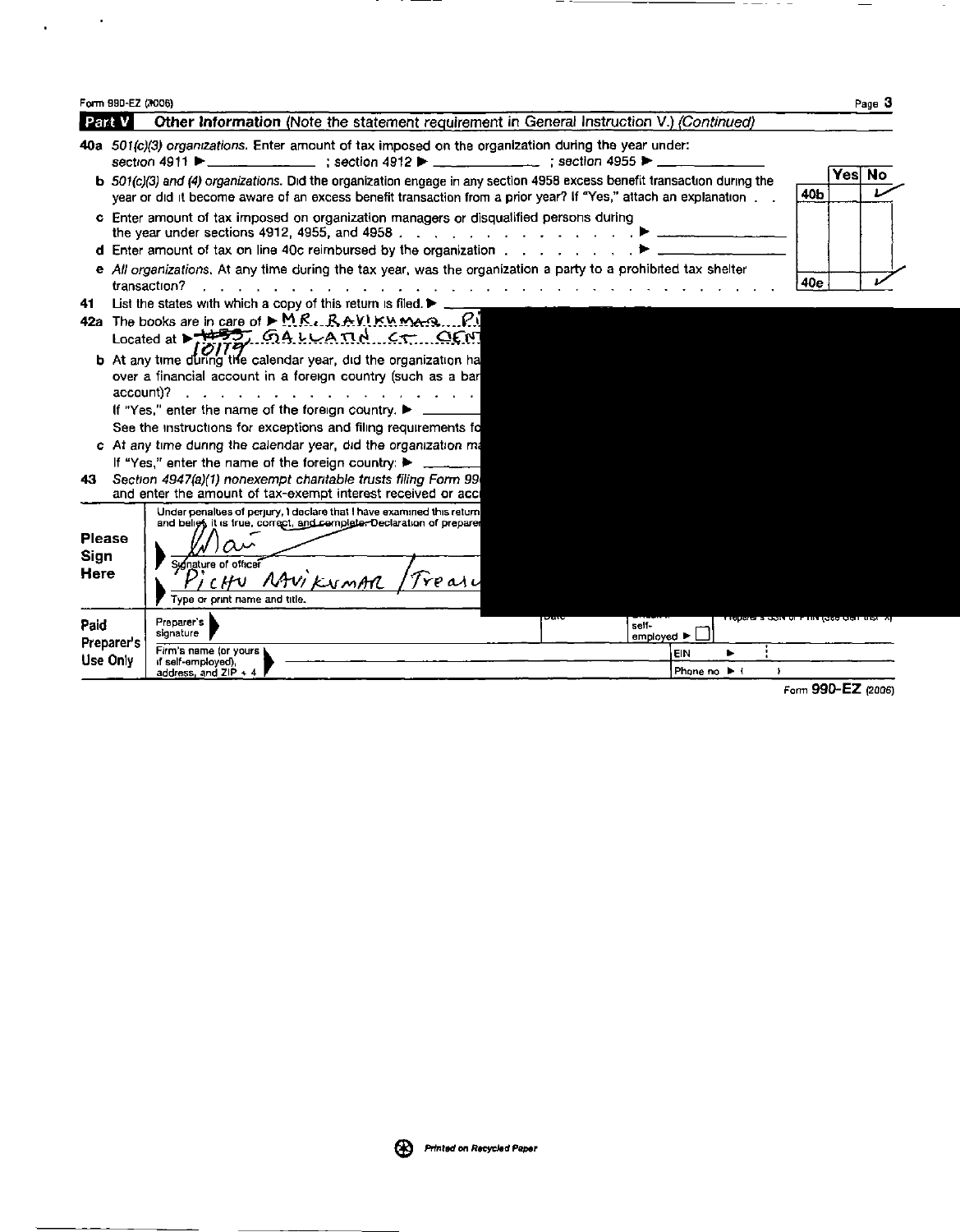| <b>SCHEDULE A</b>                                      |                                                                                                                                                                                                     | Organization Exempt Under Section 501(c)(3)                                                        |                  |                                                                            | OMB No 1545-0047                               |
|--------------------------------------------------------|-----------------------------------------------------------------------------------------------------------------------------------------------------------------------------------------------------|----------------------------------------------------------------------------------------------------|------------------|----------------------------------------------------------------------------|------------------------------------------------|
| (Form 990 or 990-EZ)                                   |                                                                                                                                                                                                     | (Except Private Foundation) and Section 501(e), 501(f), 501(k), 501(n),                            |                  |                                                                            |                                                |
|                                                        |                                                                                                                                                                                                     | or 4947(a)(1) Nonexempt Charitable Trust<br>Supplementary Information-(See separate instructions.) |                  |                                                                            | 20006                                          |
| Department of the Treasury<br>Internal Revenue Service | > MUST be completed by the above organizations and attached to their Form 990 or 990-EZ                                                                                                             |                                                                                                    |                  |                                                                            |                                                |
| Name/of the organization                               |                                                                                                                                                                                                     |                                                                                                    |                  | Employer identification number                                             |                                                |
| 1 N D 1 A                                              | CLUB OF GREATER DAYTON                                                                                                                                                                              |                                                                                                    |                  | <b>ろしい84 659</b>                                                           |                                                |
| Part I                                                 | Compensation of the Five Highest Paid Employees Other Than Officers, Directors, and Trustees<br>(See page 2 of the instructions. List each one. If there are none, enter "None.")                   |                                                                                                    |                  |                                                                            |                                                |
|                                                        | (a) Name and address of each employee paid more<br>than \$50,000                                                                                                                                    | (b) Title and average hours<br>per week devoted to position                                        | (c) Compensation | (d) Contributions to<br>employee benefit plans & <br>deferred compensation | (e) Expense<br>account and other<br>allowances |
|                                                        |                                                                                                                                                                                                     |                                                                                                    |                  |                                                                            |                                                |
|                                                        |                                                                                                                                                                                                     |                                                                                                    |                  |                                                                            |                                                |
|                                                        |                                                                                                                                                                                                     |                                                                                                    |                  |                                                                            |                                                |
|                                                        |                                                                                                                                                                                                     | NONE                                                                                               |                  |                                                                            |                                                |
|                                                        |                                                                                                                                                                                                     |                                                                                                    |                  |                                                                            |                                                |
|                                                        |                                                                                                                                                                                                     |                                                                                                    |                  |                                                                            |                                                |
|                                                        |                                                                                                                                                                                                     |                                                                                                    |                  |                                                                            |                                                |
|                                                        | Total number of other employees paid over \$50,000<br>▶                                                                                                                                             |                                                                                                    |                  |                                                                            |                                                |
| Part II-A                                              | Compensation of the Five Highest Paid Independent Contractors for Professional Services                                                                                                             |                                                                                                    |                  |                                                                            |                                                |
|                                                        | (See page 2 of the instructions. List each one (whether individuals or firms). If there are none, enter "None.")<br>(a) Name and address of each independent contractor paid more than \$50,000     |                                                                                                    |                  | (b) Type of service                                                        | (c) Compensation                               |
|                                                        |                                                                                                                                                                                                     |                                                                                                    |                  |                                                                            |                                                |
|                                                        |                                                                                                                                                                                                     |                                                                                                    |                  |                                                                            |                                                |
|                                                        |                                                                                                                                                                                                     | JONE.                                                                                              |                  |                                                                            |                                                |
|                                                        |                                                                                                                                                                                                     |                                                                                                    |                  |                                                                            |                                                |
|                                                        |                                                                                                                                                                                                     |                                                                                                    |                  |                                                                            |                                                |
|                                                        |                                                                                                                                                                                                     |                                                                                                    |                  |                                                                            |                                                |
|                                                        |                                                                                                                                                                                                     |                                                                                                    |                  |                                                                            |                                                |
|                                                        |                                                                                                                                                                                                     |                                                                                                    |                  |                                                                            |                                                |
|                                                        | Total number of others receiving over \$50,000 for                                                                                                                                                  |                                                                                                    |                  |                                                                            |                                                |
|                                                        |                                                                                                                                                                                                     |                                                                                                    |                  |                                                                            |                                                |
|                                                        |                                                                                                                                                                                                     |                                                                                                    |                  |                                                                            |                                                |
|                                                        | Part II-B Compensation of the Five Highest Paid Independent Contractors for Other Services<br>(List each contractor who performed services other than professional services, whether individuals or |                                                                                                    |                  |                                                                            |                                                |
|                                                        | firms. If there are none, enter "None." See page 2 of the instructions.)<br>(a) Name and address of each independent contractor paid more than \$50,000                                             |                                                                                                    |                  | (b) Type of service                                                        | (c) Compensation                               |
|                                                        |                                                                                                                                                                                                     |                                                                                                    |                  |                                                                            |                                                |
|                                                        |                                                                                                                                                                                                     |                                                                                                    |                  |                                                                            |                                                |
|                                                        |                                                                                                                                                                                                     |                                                                                                    |                  |                                                                            |                                                |
|                                                        |                                                                                                                                                                                                     |                                                                                                    |                  |                                                                            |                                                |
|                                                        |                                                                                                                                                                                                     | υņ                                                                                                 |                  |                                                                            |                                                |
|                                                        |                                                                                                                                                                                                     |                                                                                                    |                  |                                                                            |                                                |
|                                                        |                                                                                                                                                                                                     |                                                                                                    |                  |                                                                            |                                                |
| professional services                                  |                                                                                                                                                                                                     |                                                                                                    |                  |                                                                            |                                                |
|                                                        | Total number of other contractors receiving over<br>\$50,000 for other services contains and containing the services of the containing of                                                           |                                                                                                    |                  |                                                                            |                                                |

 $\sim 10^6$ 

Ŷ,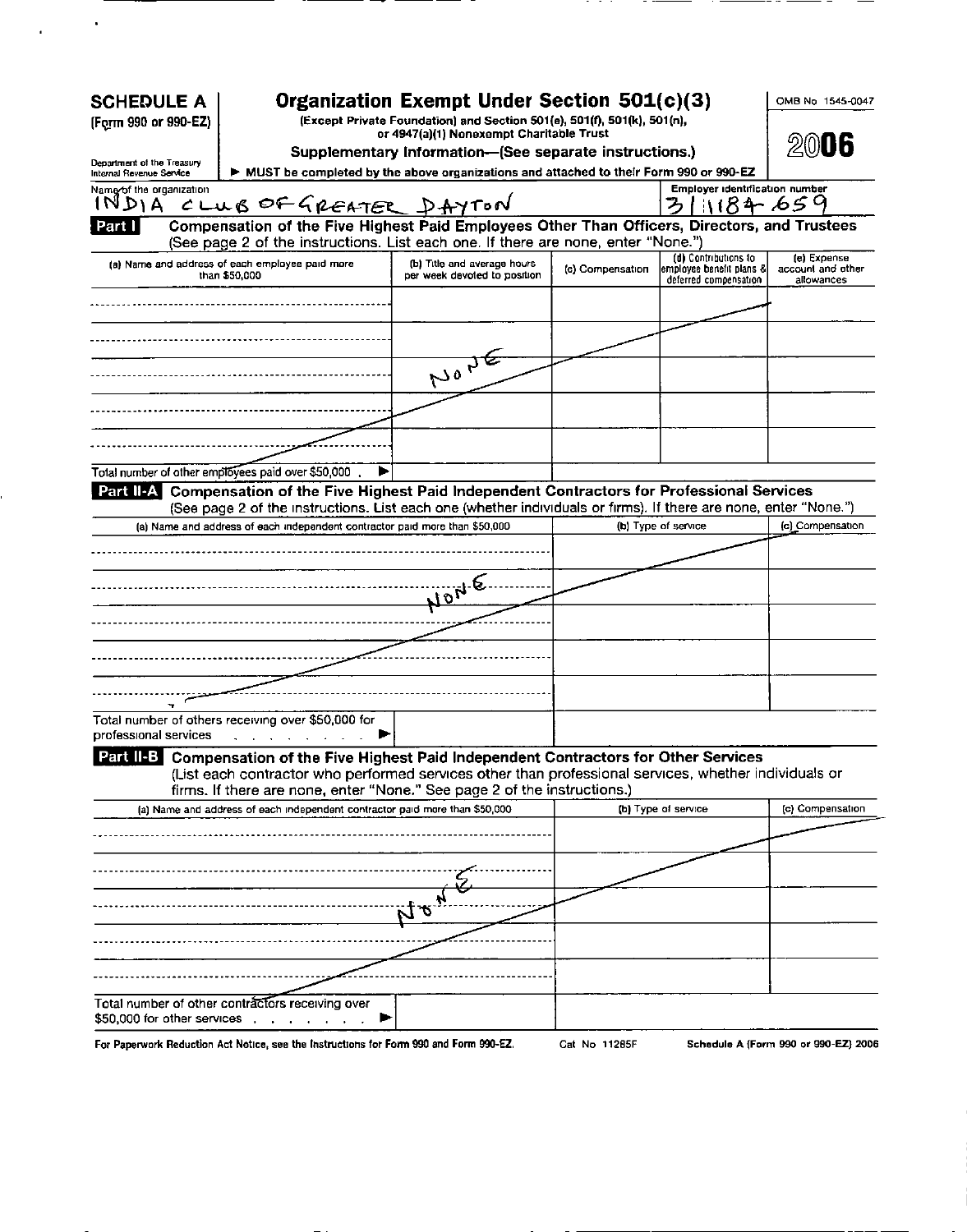|   | Page 2<br>Schedule A (Form 990 or 990-EZ) 2006                                                                                                                                                                                                                                                                                                                                                                                                                                                             |           |       |           |  |  |  |  |  |
|---|------------------------------------------------------------------------------------------------------------------------------------------------------------------------------------------------------------------------------------------------------------------------------------------------------------------------------------------------------------------------------------------------------------------------------------------------------------------------------------------------------------|-----------|-------|-----------|--|--|--|--|--|
|   | Statements About Activities (See page 2 of the instructions.)<br>Part III                                                                                                                                                                                                                                                                                                                                                                                                                                  |           | Yes l | No.       |  |  |  |  |  |
| 1 | During the year, has the organization attempted to influence national, state, or local legislation, including any<br>attempt to influence public opinion on a legislative matter or referendum? If "Yes," enter the total expenses paid<br>or incurred in connection with the lobbying activities $\triangleright$ \$ ________________ (Must equal amounts on line 38,<br>Part VI-A, or line i of Part VI-B.) $\ldots$ $\ldots$ $\ldots$ $\ldots$ $\ldots$ $\ldots$ $\ldots$ $\ldots$ $\ldots$ $\ldots$    | 1         |       |           |  |  |  |  |  |
|   | Organizations that made an election under section 501(h) by filing Form 5768 must complete Part VI-A Other<br>organizations checking "Yes" must complete Part VI-B AND attach a statement giving a detailed description of<br>the lobbying activities                                                                                                                                                                                                                                                      |           |       |           |  |  |  |  |  |
| 2 | During the year, has the organization, either directly or indirectly, engaged in any of the following acts with any<br>substantial contributors, trustees, directors, officers, creators, key employees, or members of their families, or<br>with any taxable organization with which any such person is affiliated as an officer, director, trustee, majority<br>owner, or principal beneficiary? (If the answer to any question is "Yes," attach a detailed statement explaining the<br>transactions)    |           |       |           |  |  |  |  |  |
| а | Sale, exchange, or leasing of property?.                                                                                                                                                                                                                                                                                                                                                                                                                                                                   | 2a        |       |           |  |  |  |  |  |
| b | Lending of money or other extension of credit?                                                                                                                                                                                                                                                                                                                                                                                                                                                             | 2Ь        |       | ✓         |  |  |  |  |  |
|   | c Furnishing of goods, services, or facilities?                                                                                                                                                                                                                                                                                                                                                                                                                                                            | 2с        |       |           |  |  |  |  |  |
|   | d Payment of compensation (or payment or reimbursement of expenses if more than \$1,000)? $\ldots$ , $\ldots$                                                                                                                                                                                                                                                                                                                                                                                              | 2d        |       | ✓         |  |  |  |  |  |
|   | e Transfer of any part of its income or assets?                                                                                                                                                                                                                                                                                                                                                                                                                                                            | 2e        |       | $\diagup$ |  |  |  |  |  |
|   | 3a Did the organization make grants for scholarships, fellowships, student loans, etc.? (If "Yes," attach an explanation<br>of how the organization determines that recipients qualify to receive payments)                                                                                                                                                                                                                                                                                                | За        |       |           |  |  |  |  |  |
|   | <b>b</b> Did the organization have a section 403(b) annuity plan for its employees?                                                                                                                                                                                                                                                                                                                                                                                                                        | 3b        |       |           |  |  |  |  |  |
|   | c Did the organization receive or hold an easement for conservation purposes, including easements to preserve open<br>space, the environment, historic land areas or historic structures? If "Yes," attach a detailed statement<br>$\sim$ 10 $\mu$                                                                                                                                                                                                                                                         | Зс        |       |           |  |  |  |  |  |
|   | d Did the organization provide credit counseling, debt management, credit repair, or debt negotiation services? .                                                                                                                                                                                                                                                                                                                                                                                          | 3d        |       |           |  |  |  |  |  |
|   | 4a Did the organization maintain any donor advised funds? If "Yes," complete lines 4b through 4g. If "No," complete<br>lines 4f and 4g<br>المنابع المنابع المنابع المنابع المنابي<br>المتناجي والمناجي والمتناجي والمناجي والمناجي والمناج                                                                                                                                                                                                                                                                 | <u>4а</u> |       |           |  |  |  |  |  |
|   | b Did the organization make any taxable distributions under section 49667                                                                                                                                                                                                                                                                                                                                                                                                                                  | 4b        |       |           |  |  |  |  |  |
| c | Did the organization make a distribution to a donor, donor advisor, or related person?                                                                                                                                                                                                                                                                                                                                                                                                                     | 4с        |       |           |  |  |  |  |  |
|   | d Enter the total number of donor advised funds owned at the end of the tax year.                                                                                                                                                                                                                                                                                                                                                                                                                          |           |       |           |  |  |  |  |  |
| е | Enter the aggregate value of assets held in all donor advised funds owned at the end of the tax year.                                                                                                                                                                                                                                                                                                                                                                                                      |           |       |           |  |  |  |  |  |
| f | Enter the total number of separate funds or accounts owned at the end of the tax year (excluding donor advised<br>funds included on line 4d) where donors have the right to provide advice on the distribution or investment of<br>amounts in such funds or accounts response to the contract of the contract of the contract of the contract of the contract of the contract of the contract of the contract of the contract of the contract of the contract of<br>$\mathbf{A} = \mathbf{A} + \mathbf{A}$ |           |       |           |  |  |  |  |  |
|   | g Enter the aggregate value of assets held in all funds or accounts included on line 4f at the end of the tax year ▶                                                                                                                                                                                                                                                                                                                                                                                       |           |       |           |  |  |  |  |  |

 $\ddot{\phantom{0}}$ 

Schedule A (Form 990 or 990- EZ) 2006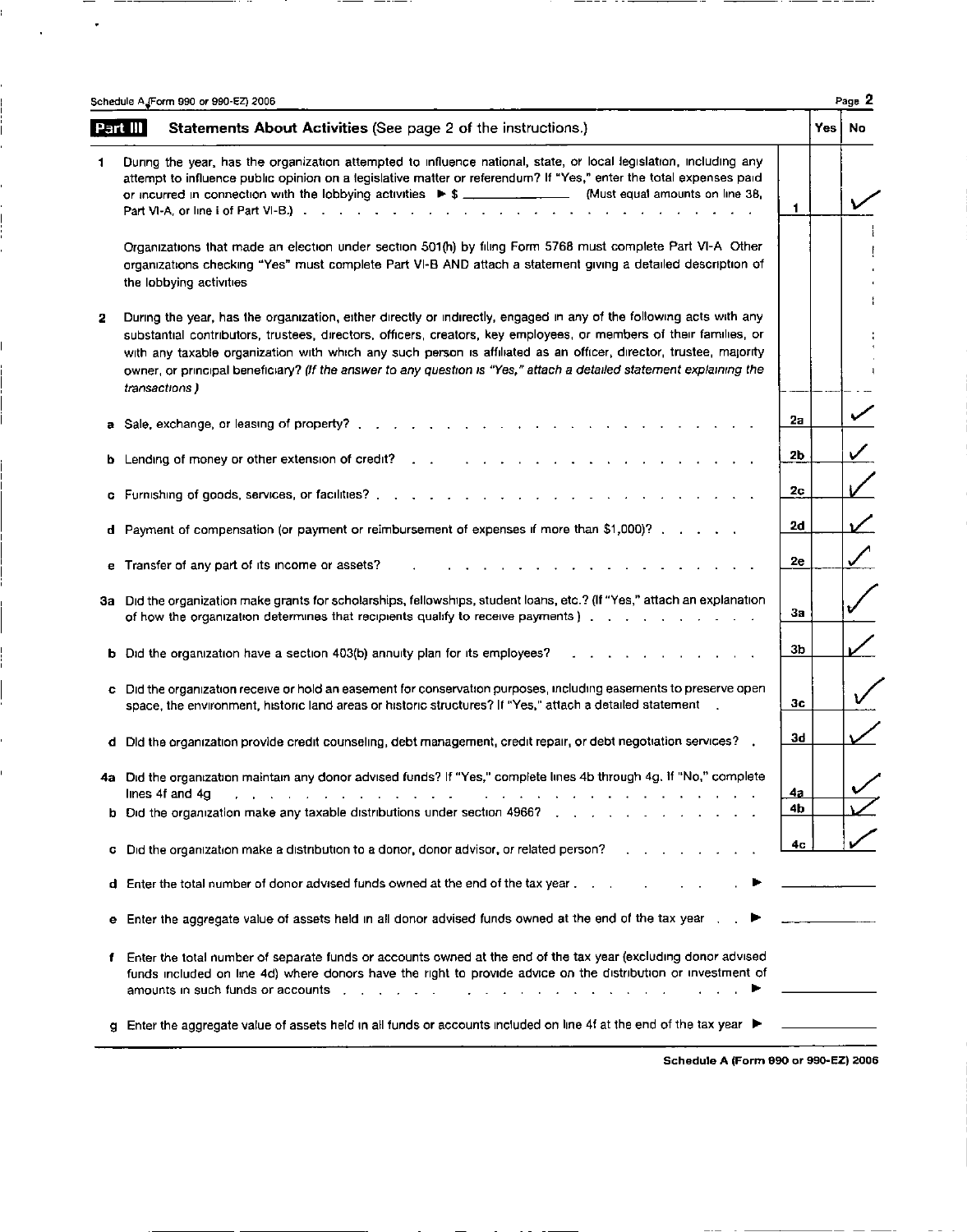Schedule A. Form 990 or 990-EZ) 2006 Page 3

 $\bullet$ 

ċ,

 $\frac{1}{1}$ 

i<br>C

i.

| <b>Part IV</b>                              |              | Reason for Non-Private Foundation Status (See pages 4 through 7 of the instructions.)                                                                                                                                                                                                                                                                                                                                                                                                                               |                                                          |                                                                                                   |     |                                                                                                               |                             |  |  |
|---------------------------------------------|--------------|---------------------------------------------------------------------------------------------------------------------------------------------------------------------------------------------------------------------------------------------------------------------------------------------------------------------------------------------------------------------------------------------------------------------------------------------------------------------------------------------------------------------|----------------------------------------------------------|---------------------------------------------------------------------------------------------------|-----|---------------------------------------------------------------------------------------------------------------|-----------------------------|--|--|
|                                             |              | I certify that the organization is not a private foundation because it is. (Please check only ONE applicable box.)                                                                                                                                                                                                                                                                                                                                                                                                  |                                                          |                                                                                                   |     |                                                                                                               |                             |  |  |
| 5                                           |              | A church, convention of churches, or association of churches. Section 170(b)(1)(A)(i).                                                                                                                                                                                                                                                                                                                                                                                                                              |                                                          |                                                                                                   |     |                                                                                                               |                             |  |  |
| 6                                           |              | A school. Section 170(b)(1)(A)(ii). (Also complete Part V.)                                                                                                                                                                                                                                                                                                                                                                                                                                                         |                                                          |                                                                                                   |     |                                                                                                               |                             |  |  |
| 7                                           |              | A hospital or a cooperative hospital service organization. Section 170(b)(1)(A)(iii).                                                                                                                                                                                                                                                                                                                                                                                                                               |                                                          |                                                                                                   |     |                                                                                                               |                             |  |  |
| 8                                           |              | A federal, state, or local government or governmental unit. Section 170(b)(1)(A)(v).                                                                                                                                                                                                                                                                                                                                                                                                                                |                                                          |                                                                                                   |     |                                                                                                               |                             |  |  |
| 9                                           |              | A medical research organization operated in conjunction with a hospital Section 170(b)(1)(A)(iii) Enter the hospital's name, city,                                                                                                                                                                                                                                                                                                                                                                                  |                                                          |                                                                                                   |     |                                                                                                               |                             |  |  |
| 10                                          | $\mathbf{1}$ | An organization operated for the benefit of a college or university owned or operated by a governmental unit Section 170(b)(1)(A)(iv)<br>(Also complete the Support Schedule in Part IV-A.)                                                                                                                                                                                                                                                                                                                         |                                                          |                                                                                                   |     |                                                                                                               |                             |  |  |
| 11a I I                                     |              | An organization that normally receives a substantial part of its support from a governmental unit or from the general public. Section<br>170(b)(1)(A)(vi). (Also complete the Support Schedule in Part IV-A.)                                                                                                                                                                                                                                                                                                       |                                                          |                                                                                                   |     |                                                                                                               |                             |  |  |
| 11b I                                       |              | A community trust. Section 170(b)(1)(A)(vi). (Also complete the Support Schedule in Part IV-A.)                                                                                                                                                                                                                                                                                                                                                                                                                     |                                                          |                                                                                                   |     |                                                                                                               |                             |  |  |
| $12-12$                                     | М            | An organization that normally receives: (1) more than 33%% of its support from contributions, membership fees, and gross receipts<br>from activities related to its chantable, etc., functions—subject to certain exceptions, and (2) no more than 331/3% of its support<br>from gross investment income and unrelated business taxable income (less section 511 tax) from businesses acquired by the<br>organization after June 30, 1975. See section 509(a)(2) (Also complete the Support Schedule in Part IV-A.) |                                                          |                                                                                                   |     |                                                                                                               |                             |  |  |
| 13                                          |              | An organization that is not controlled by any disqualified persons (other than foundation managers) and otherwise meets the<br>requirements of section 509(a)(3) Check the box that describes the type of supporting organization:                                                                                                                                                                                                                                                                                  |                                                          |                                                                                                   |     |                                                                                                               |                             |  |  |
|                                             |              | $\Box$ Type I<br>$\Box$ Type II                                                                                                                                                                                                                                                                                                                                                                                                                                                                                     |                                                          | □ Type III-Functionally Integrated                                                                |     | $\Box$ Type III-Other                                                                                         |                             |  |  |
|                                             |              | Provide the following information about the supported organizations. (See page 7 of the instructions.)                                                                                                                                                                                                                                                                                                                                                                                                              |                                                          |                                                                                                   |     |                                                                                                               |                             |  |  |
| (a)<br>Name(s) of supported organization(s) |              |                                                                                                                                                                                                                                                                                                                                                                                                                                                                                                                     | (b)<br><b>Employer</b><br>identification<br>number (EIN) | (c)<br>Type of<br>organization<br>(described in lines<br>5 through 12<br>above or IRC<br>section) |     | (d)<br>Is the supported<br>organization listed in<br>the supporting<br>organization's<br>governing documents? | (e)<br>Amount of<br>support |  |  |
|                                             |              |                                                                                                                                                                                                                                                                                                                                                                                                                                                                                                                     |                                                          |                                                                                                   | Yes | No                                                                                                            |                             |  |  |
|                                             |              |                                                                                                                                                                                                                                                                                                                                                                                                                                                                                                                     |                                                          |                                                                                                   |     |                                                                                                               |                             |  |  |

14 **q** An organization organized and operated to test for public safety Section 509(a)(4). (See page 7 of the instructions )

Total . . . . . . . . . . . . . . . . . . . . . . . . . . . . . . . <sup>I</sup>

Schedule A (Form 990 or 990-EZ) 2006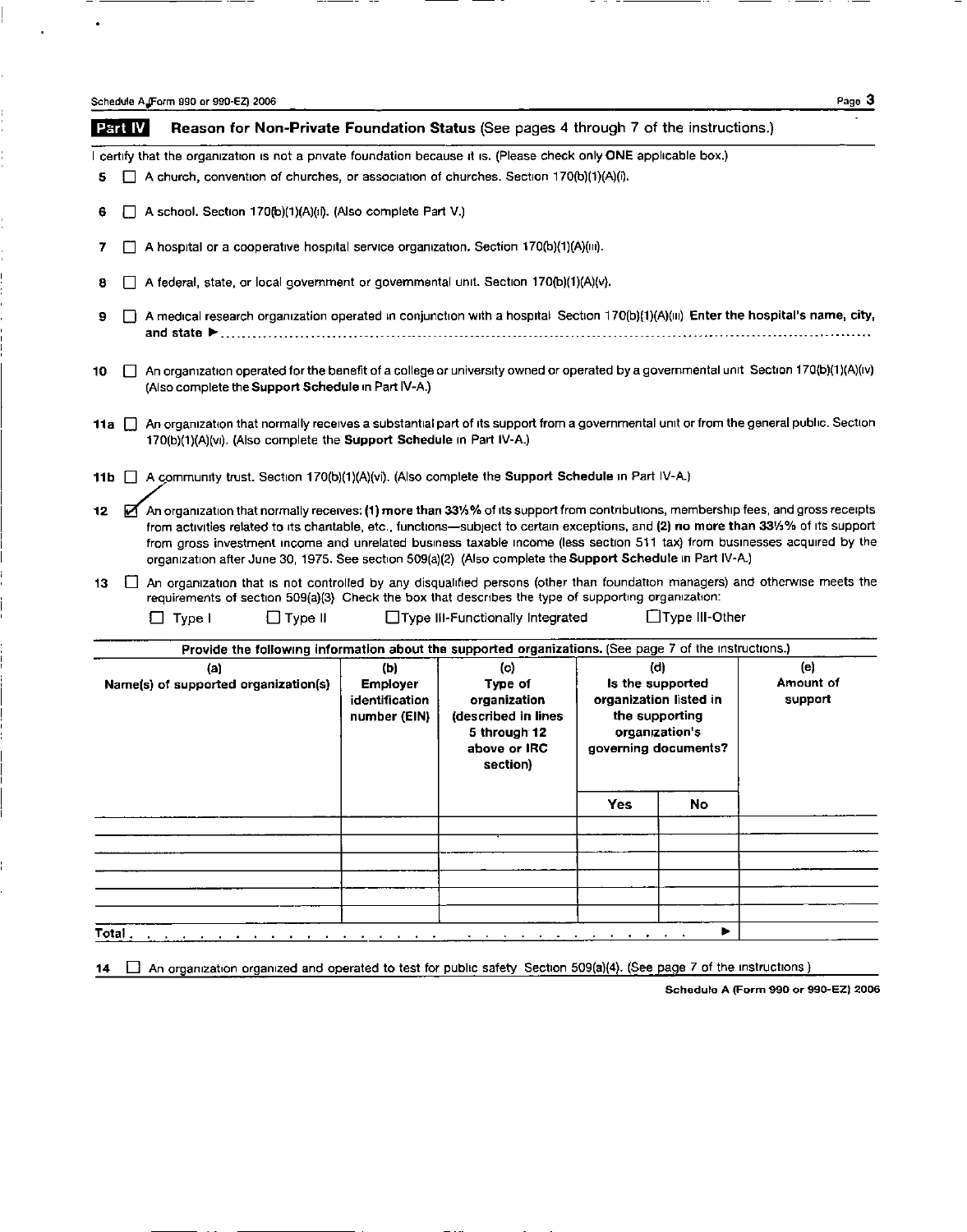$\overline{\phantom{0}}$ 

 $\bullet$ 

 $\ddot{\phantom{a}}$ 

|    | Schedule A (Form 990 or 990-EZ) 2006                                                                                                                                                                                                                                                                                                                                                                                                                                                                                                                                                                                            |                                    |              |          |                  | Page 4                                          |  |
|----|---------------------------------------------------------------------------------------------------------------------------------------------------------------------------------------------------------------------------------------------------------------------------------------------------------------------------------------------------------------------------------------------------------------------------------------------------------------------------------------------------------------------------------------------------------------------------------------------------------------------------------|------------------------------------|--------------|----------|------------------|-------------------------------------------------|--|
|    | Part W-A Support Schedule (Complete only If you checked a box on line 10, 11, or 12.) Use cash method of accounting.<br>Nete: You may use the worksheet in the instructions for converting from the accrual to the cash method of accounting.                                                                                                                                                                                                                                                                                                                                                                                   |                                    |              |          |                  |                                                 |  |
|    | Calendar year (or fiscal year beginning in)                                                                                                                                                                                                                                                                                                                                                                                                                                                                                                                                                                                     | (a) 2005                           | (b) 2004     | (c) 2003 | $(d)$ 2002       | (e) Total                                       |  |
| 15 | Gifts, grants, and contributions received. (Do                                                                                                                                                                                                                                                                                                                                                                                                                                                                                                                                                                                  |                                    |              |          |                  |                                                 |  |
|    | not include unusual grants. See line 28.).                                                                                                                                                                                                                                                                                                                                                                                                                                                                                                                                                                                      |                                    |              |          |                  |                                                 |  |
| 16 | Membership fees received                                                                                                                                                                                                                                                                                                                                                                                                                                                                                                                                                                                                        | 10, 120                            | 4,505        | 7,185    | <u>4,715</u>     | <u>26,525</u>                                   |  |
| 17 | Gross receipts from admissions, merchandise<br>sold or services performed, or furnishing of<br>facilities in any activity that is related to the<br>organization's chantable, etc. purpose.                                                                                                                                                                                                                                                                                                                                                                                                                                     |                                    |              |          |                  | $\frac{36}{295}$ 30, 132 26,033 14,860 107, 320 |  |
| 18 | Gross income from interest, dividends,<br>amounts received from payments on securities<br>loans (section 512(a)(5)), rents, royalties, and<br>unrelated business taxable income (less<br>section 511 taxes) from businesses acquired<br>by the organization after June 30, 1975                                                                                                                                                                                                                                                                                                                                                 |                                    |              |          |                  |                                                 |  |
| 19 | Net income from unrelated<br>business<br>activities not included in line 18.                                                                                                                                                                                                                                                                                                                                                                                                                                                                                                                                                    |                                    |              |          |                  |                                                 |  |
| 20 | Tax revenues levied for the organization's<br>benefit and either paid to it or expended on<br>its behalf                                                                                                                                                                                                                                                                                                                                                                                                                                                                                                                        |                                    |              |          |                  |                                                 |  |
| 21 | The value of services or facilities furnished to<br>the organization by a governmental unit<br>without charge. Do not include the value of<br>services or facilities generally furnished to the<br>public without charge                                                                                                                                                                                                                                                                                                                                                                                                        |                                    |              |          |                  |                                                 |  |
| 22 | Other income. Attach a schedule. Do not                                                                                                                                                                                                                                                                                                                                                                                                                                                                                                                                                                                         |                                    |              |          |                  |                                                 |  |
|    | include gain or (loss) from sale of capital assets                                                                                                                                                                                                                                                                                                                                                                                                                                                                                                                                                                              |                                    |              |          |                  |                                                 |  |
| 23 | Total of lines 15 through 22                                                                                                                                                                                                                                                                                                                                                                                                                                                                                                                                                                                                    | 46,415                             | 34,637       | 33,218   | 9.575            |                                                 |  |
| 24 | Line 23 minus line $17.$ $\ldots$ $\ldots$ $\ldots$                                                                                                                                                                                                                                                                                                                                                                                                                                                                                                                                                                             | 10,120                             | <u>4,505</u> | 185      | 4.715            | $2 - 1$<br>e in                                 |  |
| 25 | Enter 1% of line 23<br>$\mathbf{r}$ and $\mathbf{r}$ and $\mathbf{r}$ and $\mathbf{r}$                                                                                                                                                                                                                                                                                                                                                                                                                                                                                                                                          |                                    | スリ<br>6      |          | 79 <sub>62</sub> |                                                 |  |
| 26 | Organizations described on lines 10 or 11: a Enter ∠% of amount in column (e), line 24.                                                                                                                                                                                                                                                                                                                                                                                                                                                                                                                                         |                                    |              |          | 26a<br>$\ldots$  |                                                 |  |
| b. | Prepare a list for your records to show the name of and amount contributed by each person (other than a<br>governmental unit or publicly supported organization) whose total gifts for 2002 through 2005 exceeded the                                                                                                                                                                                                                                                                                                                                                                                                           |                                    |              |          |                  |                                                 |  |
|    | amount shown in line 26a. Do not file this list with your return. Enter the total of all these excess amounts >                                                                                                                                                                                                                                                                                                                                                                                                                                                                                                                 |                                    |              |          | 26b              |                                                 |  |
|    | Total support for section 509(a)(1) test: Enter line 24, column (e) 1                                                                                                                                                                                                                                                                                                                                                                                                                                                                                                                                                           |                                    |              |          | 26c              |                                                 |  |
| d  |                                                                                                                                                                                                                                                                                                                                                                                                                                                                                                                                                                                                                                 |                                    |              |          |                  |                                                 |  |
|    |                                                                                                                                                                                                                                                                                                                                                                                                                                                                                                                                                                                                                                 | $22 \frac{1}{26b}$ $1 \frac{1}{1}$ |              |          | 26d              |                                                 |  |
|    | <b>e</b> Public support (line 26c minus line 26d total) $\ldots$ $\ldots$ $\ldots$ $\ldots$ $\ldots$ $\ldots$                                                                                                                                                                                                                                                                                                                                                                                                                                                                                                                   |                                    |              |          | <b>26e</b>       |                                                 |  |
| f  | Public support percentage (line 26e (numerator) divided by line 26c (denominator)) [149]                                                                                                                                                                                                                                                                                                                                                                                                                                                                                                                                        |                                    |              |          | <b>26f</b>       | %                                               |  |
| 27 | Organizations described on line 12: a For amounts included in lines 15, 16, and 17 that were received from a "disqualified<br>person," prepare a list for your records to show the name of, and total amounts received in each year from, each "disqualified person "<br>Do not file this list with your return. Enter the sum of such amounts for each year;                                                                                                                                                                                                                                                                   |                                    |              |          |                  |                                                 |  |
|    |                                                                                                                                                                                                                                                                                                                                                                                                                                                                                                                                                                                                                                 |                                    |              |          | (2002)           |                                                 |  |
|    | b For any amount included in line 17 that was received from each person (other than "disqualified persons"), prepare a list for your records to<br>show the name of, and amount received for each year, that was more than the larger of (1) the amount on line 25 for the year or (2) \$5,000.<br>(include in the list organizations described in lines 5 through 11b, as well as individuals.) Do not file this list with your return. After computing<br>the difference between the amount received and the larger amount described in (1) or (2), enter the sum of these differences (the excess<br>amounts) for each year: |                                    |              |          | . (2002)         |                                                 |  |
|    | Add. Amounts from column (e) for lines: 15 ______________ 16 _26.                                                                                                                                                                                                                                                                                                                                                                                                                                                                                                                                                               |                                    |              |          |                  |                                                 |  |
|    | 17, 107, 320                                                                                                                                                                                                                                                                                                                                                                                                                                                                                                                                                                                                                    | $20$ ________                      |              |          | 27c              |                                                 |  |
|    | Add <sup>-</sup> Line 27a total                                                                                                                                                                                                                                                                                                                                                                                                                                                                                                                                                                                                 | and line 27b total                 |              |          | 27d              |                                                 |  |
|    | Public support (line 27c total minus line 27d total).                                                                                                                                                                                                                                                                                                                                                                                                                                                                                                                                                                           |                                    |              |          | 27e              |                                                 |  |
|    | Total support for section 509(a)(2) test: Enter amount from line 23, column (e) $\Box$ $\blacktriangleright$ $\frac{127f}{27f}$                                                                                                                                                                                                                                                                                                                                                                                                                                                                                                 |                                    |              |          |                  |                                                 |  |
| g  | Public support percentage (line 27e (numerator) divided by line 27f (denominator)).                                                                                                                                                                                                                                                                                                                                                                                                                                                                                                                                             |                                    |              |          | 27g<br>▶         | OD.<br>%                                        |  |
| ħ. | Investment income percentage (line 18, column (e) (numerator) divided by line 27f (denominator)). ▶                                                                                                                                                                                                                                                                                                                                                                                                                                                                                                                             |                                    |              |          | 27h              | %<br>O.                                         |  |
|    | 28. Unusual Grants: For an organization described in line 10, 11, or 12 that received any unusual grants during 2002 through 2005,                                                                                                                                                                                                                                                                                                                                                                                                                                                                                              |                                    |              |          |                  |                                                 |  |

28 Unusual Grants: For an organization described in line 10, 11, or 12 that received any unusual grants during 2002 through 2005, prepare a list for your records to show, for each year, the name of the contributor, the date and amount of the grant, and <sup>a</sup> brief description of the nature of the grant. Do not file this list with your return. Do not include these grants in line 15.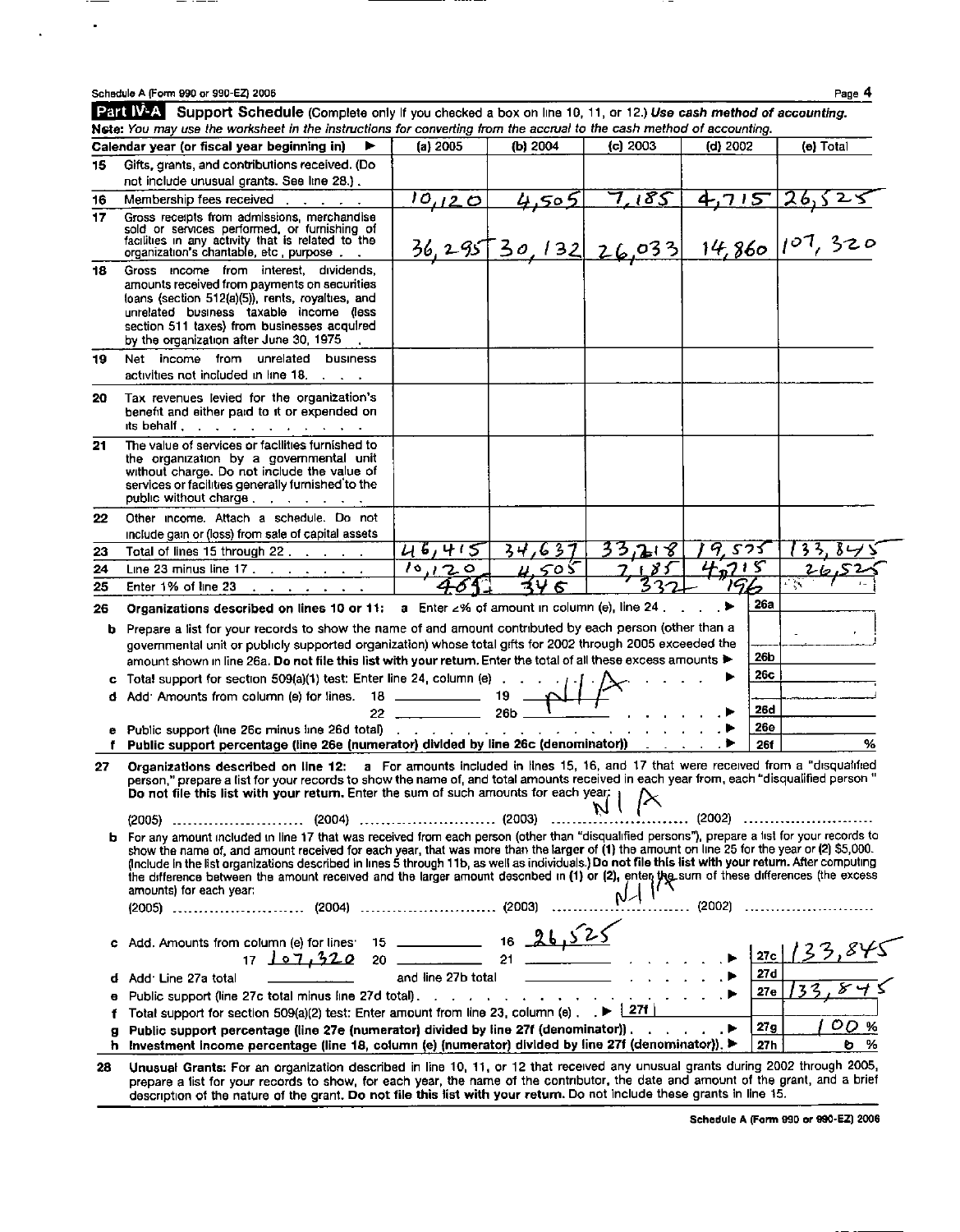|        | Schedule A (Form 990 or 990-EZ) 2006                                                                                                                                                                                                                                                                                                                                                                                                                        |                   |            | Page 5    |
|--------|-------------------------------------------------------------------------------------------------------------------------------------------------------------------------------------------------------------------------------------------------------------------------------------------------------------------------------------------------------------------------------------------------------------------------------------------------------------|-------------------|------------|-----------|
| Part V | Private School Questionnaire (See page 9 of the instructions.)<br>(To be completed ONLY by schools that checked the box on line 6 in Part IV)                                                                                                                                                                                                                                                                                                               |                   |            |           |
| 29     | Does the organization have a racially nondiscriminatory policy toward students by statement in its charter, bylaws,<br>other governing instrument, or in a resolution of its governing body?<br>$\mathbf{r}$ , $\mathbf{r}$ , $\mathbf{r}$ , $\mathbf{r}$ , $\mathbf{r}$ , $\mathbf{r}$                                                                                                                                                                     | 29                | <b>Yes</b> | <b>No</b> |
| 30     | Does the organization include a statement of its racially nondiscriminatory policy toward students in all its<br>brochures, catalogues, and other written communications with the public dealing with student admissions,<br>programs, and scholarships?<br>المنافر والمنافر والمنافر والمنافر والمنافر والمنافر والمنافر والمنافر والمنافر والمنافر والمنافر والمنافر                                                                                      | 30                |            |           |
| 31     | Has the organization publicized its racially nondiscriminatory policy through newspaper or broadcast media during<br>the period of solicitation for students, or during the registration period if it has no solicitation program, in a way<br>that makes the policy known to all parts of the general community it serves?<br>If "Yes," please describe; if "No," please explain (If you need more space, attach a separate statement)                     | 31                |            |           |
|        |                                                                                                                                                                                                                                                                                                                                                                                                                                                             |                   |            |           |
| 32     | Does the organization maintain the following:<br>a Records indicating the racial composition of the student body, faculty, and administrative staff?                                                                                                                                                                                                                                                                                                        | 32a               |            |           |
|        | b Records documenting that scholarships and other financial assistance are awarded on a racially nondiscriminatory                                                                                                                                                                                                                                                                                                                                          | 32b               |            |           |
|        | basis?<br>$\mathbf{r}$ . The state of the state of the state of the state of the state of the state of the state of the state of the state of the state of the state of the state of the state of the state of the state of the state of th<br>c Copies of all catalogues, brochures, announcements, and other written communications to the public dealing<br>d Copies of all material used by the organization or on its behalf to solicit contributions? | 32c<br><b>32d</b> |            |           |
|        | If you answered "No" to any of the above, please explain. (If you need more space, attach a separate statement)                                                                                                                                                                                                                                                                                                                                             |                   |            |           |
| 33     | Does the organization discriminate by race in any way with respect to:                                                                                                                                                                                                                                                                                                                                                                                      |                   |            |           |
| a      |                                                                                                                                                                                                                                                                                                                                                                                                                                                             | 33a               |            |           |
| b      | Admissions policies?<br>$\mathbf{r}$ , $\mathbf{r}$ , $\mathbf{r}$ , $\mathbf{r}$ , $\mathbf{r}$ , $\mathbf{r}$                                                                                                                                                                                                                                                                                                                                             | 33 b              |            |           |
|        | Employment of faculty or administrative staff?                                                                                                                                                                                                                                                                                                                                                                                                              | 33с               |            |           |
|        | d Scholarships or other financial assistance?                                                                                                                                                                                                                                                                                                                                                                                                               | 33d               |            |           |
|        | Educational policies?                                                                                                                                                                                                                                                                                                                                                                                                                                       | 33 e              |            |           |
| f      | Use of facilities?                                                                                                                                                                                                                                                                                                                                                                                                                                          | 331               |            |           |
|        | Athletic programs?                                                                                                                                                                                                                                                                                                                                                                                                                                          | 33g               |            |           |
|        | Other extracumcular activities?                                                                                                                                                                                                                                                                                                                                                                                                                             | 33h               |            |           |
|        | If you answered "Yes" to any of the above, please explain (If you need more space, attach a separate statement)                                                                                                                                                                                                                                                                                                                                             |                   |            |           |
|        |                                                                                                                                                                                                                                                                                                                                                                                                                                                             |                   |            |           |
| 34a    | Does the organization receive any financial aid or assistance from a governmental agency?                                                                                                                                                                                                                                                                                                                                                                   | 34a               |            |           |
| b      | Has the organization's right to such aid ever been revoked or suspended?<br>If you answered "Yes" to either 34a or b, please explain using an attached statement.                                                                                                                                                                                                                                                                                           | 34b               |            |           |
| 35     | Does the organization certify that it has complied with the applicable requirements of sections 4.01 through 4.05<br>of Rev. Proc. 75-50, 1975-2 C.B. 587, covering racial nondiscrimination? If "No," attach an explanation                                                                                                                                                                                                                                | 35                |            |           |

<u> 1950 - Paris Andrews III, president politik (</u>  $\Delta_{\rm{max}}$  ,  $\Delta_{\rm{max}}$ 

% Schedule A (Form 990 or 990-EZ) 2006<br>
Schedule A (Form 990 or 990-EZ) 2006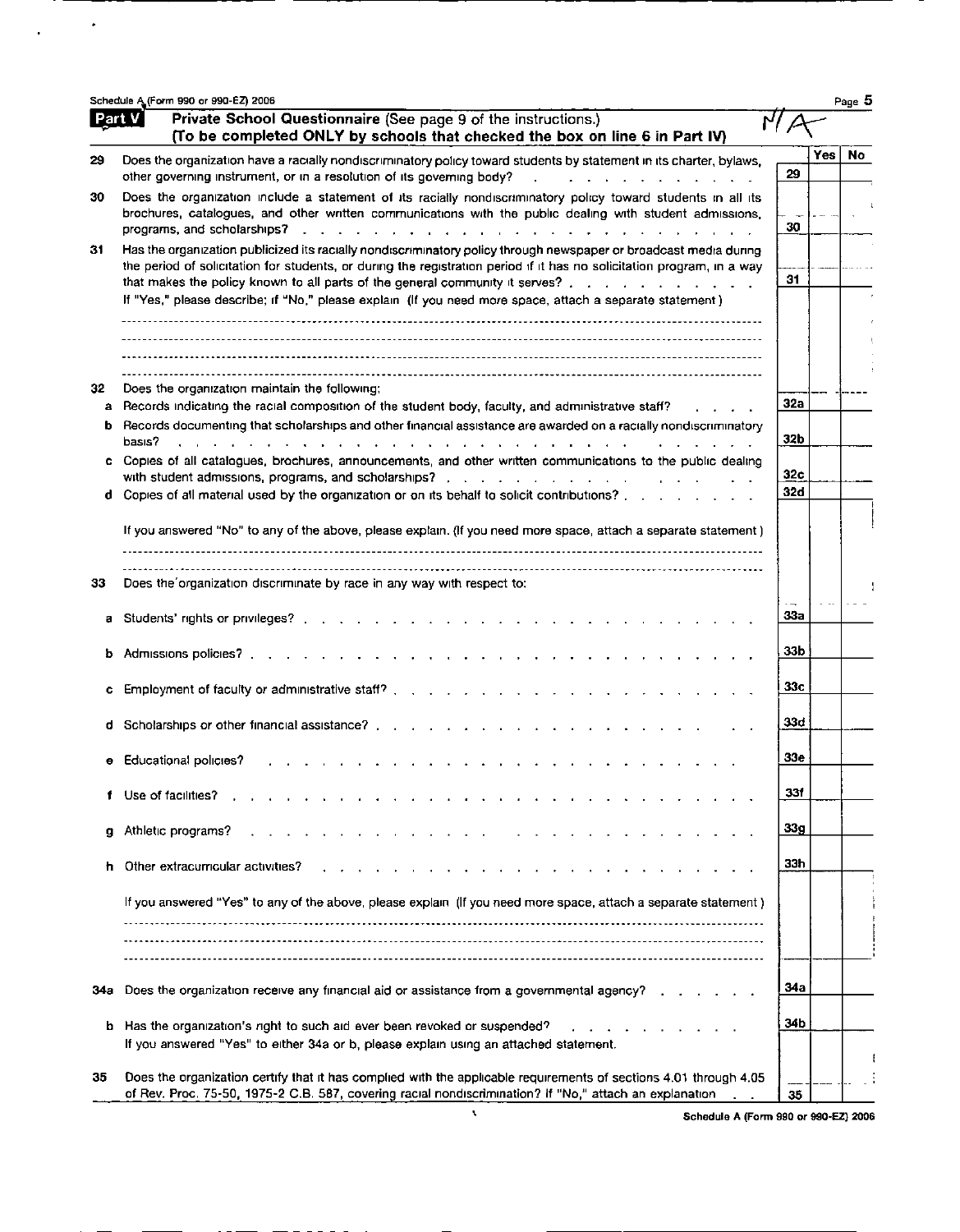| NIA<br>(To be completed ONLY by an eligible organization that filed Form 5768)<br>Check $\triangleright$ b $\Box$ if you checked "a" and "limited control" provisions apply<br>if the organization belongs to an affiliated group<br>Check $\blacktriangleright$ a<br>(b)<br>(a)<br><b>Limits on Lobbying Expenditures</b><br>To be completed<br>Affiliated group<br>for all electing<br>totals<br>(The term "expenditures" means amounts paid or incurred.)<br>organizations<br>36<br>Total lobbying expenditures to influence public opinion (grassroots lobbying) (application)<br>36<br>37<br>37<br>Total lobbying expenditures to influence a legislative body (direct lobbying),<br>38<br>Total lobbying expenditures (add lines 36 and 37), we array as a contract of<br>38<br>39<br>39<br>Other exempt purpose expenditures example and a series and a series of the series of the series of the series of the series of the series of the series of the series of the series of the series of the series of the series<br>40<br>Total exempt purpose expenditures (add lines 38 and 39)<br>40<br>Lobbying nontaxable amount. Enter the amount from the following table-<br>41<br>If the amount on line 40 is-<br>The lobbying nontaxable amount is-<br>Not over \$500,000<br>20% of the amount on line 40 $\ldots$<br>\$100,000 plus 15% of the excess over \$500,000<br>Over \$500,000 but not over \$1,000,000 .<br>41<br>Over \$1,000,000 but not over \$1,500,000.<br>\$175,000 plus 10% of the excess over \$1,000,000<br>Over \$1,500,000 but not over \$17,000,000. \$225,000 plus 5% of the excess over \$1,500,000<br>Over \$17,000,000<br>$$1,000,000$<br>42<br>Grassroots nontaxable amount (enter 25% of line 41), e.g. and all cases in the case of the Cases of the Cases<br>42<br>43.<br>Subtract line 42 from line 36, Enter -0- if line 42 is more than line 36<br>43<br>44<br>Subtract line 41 from line 38. Enter -0- if line 41 is more than line 38.<br>44<br>Caution: If there is an amount on either line 43 or line 44, you must file Form 4720.<br>4-Year Averaging Period Under Section 501(h)<br>(Some organizations that made a section 501(h) election do not have to complete all of the five columns below.<br>See the instructions for lines 45 through 50 on page 13 of the instructions.)<br>Lobbying Expenditures During 4-Year Averaging Period<br>Calendar year (or<br>(d)<br>(e)<br>(a)<br>(b)<br>(c)<br>2003<br>Total<br>fiscal year beginning in) $\blacktriangleright$<br>2006<br>2005<br>2004<br>Lobbying nontaxable amount<br>45<br>Lobbying ceiling amount (150% of line 45(e))<br>46<br>Total lobbying expenditures<br>47<br><b>CONTRACTOR</b><br>Grassroots nontaxable amount<br>48<br>Grassroots ceiling amount (150% of line 48(e))<br>49<br>Grassroots lobbying expenditures, with a<br>50<br>Lobbying Activity by Nonelecting Public Charities<br>Part VI-B<br>M/R<br>(For reporting only by organizations that did not complete Part VI-A) (See page 13 of the instructions.)<br>During the year, did the organization attempt to influence national, state or local legislation, including any<br>Yes<br>No<br>Amount<br>attempt to influence public opinion on a legislative matter or referendum, through the use of<br>a Volunteers<br>Paid staff or management (Include compensation in expenses reported on lines c through h.).<br>b<br>Media advertisements<br>c<br>Mailings to members, legislators, or the public<br>d<br>Publications, or published or broadcast statements and a contact of the contact of the contact of the contact of the contact of the contact of the contact of the contact of the contact of the contact of the contact of the<br>e<br>Grants to other organizations for lobbying purposes<br>f<br>Direct contact with legislators, their staffs, government officials, or a legislative body. .<br>g<br>Rallies, demonstrations, seminars, conventions, speeches, lectures, or any other means<br>h.<br>Total lobbying expenditures (Add lines c through h.).<br>the contract of the contract of the contract of the contract of the contract of the contract of the contract of the contract of the contract of the contract of the contract of the contract of the contract of the contract o<br>If "Yes" to any of the above, also attach a statement giving a detailed description of the lobbying activities. | Schedule AufForm 990 or 990-EZ) 2006<br>Lobbying Expenditures by Electing Public Charities (See page 10 of the instructions.)<br>Part VI-A |  |  |  |  |  | Page 6 |  |
|--------------------------------------------------------------------------------------------------------------------------------------------------------------------------------------------------------------------------------------------------------------------------------------------------------------------------------------------------------------------------------------------------------------------------------------------------------------------------------------------------------------------------------------------------------------------------------------------------------------------------------------------------------------------------------------------------------------------------------------------------------------------------------------------------------------------------------------------------------------------------------------------------------------------------------------------------------------------------------------------------------------------------------------------------------------------------------------------------------------------------------------------------------------------------------------------------------------------------------------------------------------------------------------------------------------------------------------------------------------------------------------------------------------------------------------------------------------------------------------------------------------------------------------------------------------------------------------------------------------------------------------------------------------------------------------------------------------------------------------------------------------------------------------------------------------------------------------------------------------------------------------------------------------------------------------------------------------------------------------------------------------------------------------------------------------------------------------------------------------------------------------------------------------------------------------------------------------------------------------------------------------------------------------------------------------------------------------------------------------------------------------------------------------------------------------------------------------------------------------------------------------------------------------------------------------------------------------------------------------------------------------------------------------------------------------------------------------------------------------------------------------------------------------------------------------------------------------------------------------------------------------------------------------------------------------------------------------------------------------------------------------------------------------------------------------------------------------------------------------------------------------------------------------------------------------------------------------------------------------------------------------------------------------------------------------------------------------------------------------------------------------------------------------------------------------------------------------------------------------------------------------------------------------------------------------------------------------------------------------------------------------------------------------------------------------------------------------------------------------------------------------------------------------------------------------------------------------------------------------------------------------------------------------------------------------------------------------------------------------------------------------------------------------------------------------------------------------------------------------------------------------------------------------------------------------------------------------------------------------------------------------------------------------------------------------------------------------------------------------------------------------------------------------------|--------------------------------------------------------------------------------------------------------------------------------------------|--|--|--|--|--|--------|--|
|                                                                                                                                                                                                                                                                                                                                                                                                                                                                                                                                                                                                                                                                                                                                                                                                                                                                                                                                                                                                                                                                                                                                                                                                                                                                                                                                                                                                                                                                                                                                                                                                                                                                                                                                                                                                                                                                                                                                                                                                                                                                                                                                                                                                                                                                                                                                                                                                                                                                                                                                                                                                                                                                                                                                                                                                                                                                                                                                                                                                                                                                                                                                                                                                                                                                                                                                                                                                                                                                                                                                                                                                                                                                                                                                                                                                                                                                                                                                                                                                                                                                                                                                                                                                                                                                                                                                                                                                                    |                                                                                                                                            |  |  |  |  |  |        |  |
|                                                                                                                                                                                                                                                                                                                                                                                                                                                                                                                                                                                                                                                                                                                                                                                                                                                                                                                                                                                                                                                                                                                                                                                                                                                                                                                                                                                                                                                                                                                                                                                                                                                                                                                                                                                                                                                                                                                                                                                                                                                                                                                                                                                                                                                                                                                                                                                                                                                                                                                                                                                                                                                                                                                                                                                                                                                                                                                                                                                                                                                                                                                                                                                                                                                                                                                                                                                                                                                                                                                                                                                                                                                                                                                                                                                                                                                                                                                                                                                                                                                                                                                                                                                                                                                                                                                                                                                                                    |                                                                                                                                            |  |  |  |  |  |        |  |
|                                                                                                                                                                                                                                                                                                                                                                                                                                                                                                                                                                                                                                                                                                                                                                                                                                                                                                                                                                                                                                                                                                                                                                                                                                                                                                                                                                                                                                                                                                                                                                                                                                                                                                                                                                                                                                                                                                                                                                                                                                                                                                                                                                                                                                                                                                                                                                                                                                                                                                                                                                                                                                                                                                                                                                                                                                                                                                                                                                                                                                                                                                                                                                                                                                                                                                                                                                                                                                                                                                                                                                                                                                                                                                                                                                                                                                                                                                                                                                                                                                                                                                                                                                                                                                                                                                                                                                                                                    |                                                                                                                                            |  |  |  |  |  |        |  |
|                                                                                                                                                                                                                                                                                                                                                                                                                                                                                                                                                                                                                                                                                                                                                                                                                                                                                                                                                                                                                                                                                                                                                                                                                                                                                                                                                                                                                                                                                                                                                                                                                                                                                                                                                                                                                                                                                                                                                                                                                                                                                                                                                                                                                                                                                                                                                                                                                                                                                                                                                                                                                                                                                                                                                                                                                                                                                                                                                                                                                                                                                                                                                                                                                                                                                                                                                                                                                                                                                                                                                                                                                                                                                                                                                                                                                                                                                                                                                                                                                                                                                                                                                                                                                                                                                                                                                                                                                    |                                                                                                                                            |  |  |  |  |  |        |  |
|                                                                                                                                                                                                                                                                                                                                                                                                                                                                                                                                                                                                                                                                                                                                                                                                                                                                                                                                                                                                                                                                                                                                                                                                                                                                                                                                                                                                                                                                                                                                                                                                                                                                                                                                                                                                                                                                                                                                                                                                                                                                                                                                                                                                                                                                                                                                                                                                                                                                                                                                                                                                                                                                                                                                                                                                                                                                                                                                                                                                                                                                                                                                                                                                                                                                                                                                                                                                                                                                                                                                                                                                                                                                                                                                                                                                                                                                                                                                                                                                                                                                                                                                                                                                                                                                                                                                                                                                                    |                                                                                                                                            |  |  |  |  |  |        |  |
|                                                                                                                                                                                                                                                                                                                                                                                                                                                                                                                                                                                                                                                                                                                                                                                                                                                                                                                                                                                                                                                                                                                                                                                                                                                                                                                                                                                                                                                                                                                                                                                                                                                                                                                                                                                                                                                                                                                                                                                                                                                                                                                                                                                                                                                                                                                                                                                                                                                                                                                                                                                                                                                                                                                                                                                                                                                                                                                                                                                                                                                                                                                                                                                                                                                                                                                                                                                                                                                                                                                                                                                                                                                                                                                                                                                                                                                                                                                                                                                                                                                                                                                                                                                                                                                                                                                                                                                                                    |                                                                                                                                            |  |  |  |  |  |        |  |
|                                                                                                                                                                                                                                                                                                                                                                                                                                                                                                                                                                                                                                                                                                                                                                                                                                                                                                                                                                                                                                                                                                                                                                                                                                                                                                                                                                                                                                                                                                                                                                                                                                                                                                                                                                                                                                                                                                                                                                                                                                                                                                                                                                                                                                                                                                                                                                                                                                                                                                                                                                                                                                                                                                                                                                                                                                                                                                                                                                                                                                                                                                                                                                                                                                                                                                                                                                                                                                                                                                                                                                                                                                                                                                                                                                                                                                                                                                                                                                                                                                                                                                                                                                                                                                                                                                                                                                                                                    |                                                                                                                                            |  |  |  |  |  |        |  |
|                                                                                                                                                                                                                                                                                                                                                                                                                                                                                                                                                                                                                                                                                                                                                                                                                                                                                                                                                                                                                                                                                                                                                                                                                                                                                                                                                                                                                                                                                                                                                                                                                                                                                                                                                                                                                                                                                                                                                                                                                                                                                                                                                                                                                                                                                                                                                                                                                                                                                                                                                                                                                                                                                                                                                                                                                                                                                                                                                                                                                                                                                                                                                                                                                                                                                                                                                                                                                                                                                                                                                                                                                                                                                                                                                                                                                                                                                                                                                                                                                                                                                                                                                                                                                                                                                                                                                                                                                    |                                                                                                                                            |  |  |  |  |  |        |  |
|                                                                                                                                                                                                                                                                                                                                                                                                                                                                                                                                                                                                                                                                                                                                                                                                                                                                                                                                                                                                                                                                                                                                                                                                                                                                                                                                                                                                                                                                                                                                                                                                                                                                                                                                                                                                                                                                                                                                                                                                                                                                                                                                                                                                                                                                                                                                                                                                                                                                                                                                                                                                                                                                                                                                                                                                                                                                                                                                                                                                                                                                                                                                                                                                                                                                                                                                                                                                                                                                                                                                                                                                                                                                                                                                                                                                                                                                                                                                                                                                                                                                                                                                                                                                                                                                                                                                                                                                                    |                                                                                                                                            |  |  |  |  |  |        |  |
|                                                                                                                                                                                                                                                                                                                                                                                                                                                                                                                                                                                                                                                                                                                                                                                                                                                                                                                                                                                                                                                                                                                                                                                                                                                                                                                                                                                                                                                                                                                                                                                                                                                                                                                                                                                                                                                                                                                                                                                                                                                                                                                                                                                                                                                                                                                                                                                                                                                                                                                                                                                                                                                                                                                                                                                                                                                                                                                                                                                                                                                                                                                                                                                                                                                                                                                                                                                                                                                                                                                                                                                                                                                                                                                                                                                                                                                                                                                                                                                                                                                                                                                                                                                                                                                                                                                                                                                                                    |                                                                                                                                            |  |  |  |  |  |        |  |
|                                                                                                                                                                                                                                                                                                                                                                                                                                                                                                                                                                                                                                                                                                                                                                                                                                                                                                                                                                                                                                                                                                                                                                                                                                                                                                                                                                                                                                                                                                                                                                                                                                                                                                                                                                                                                                                                                                                                                                                                                                                                                                                                                                                                                                                                                                                                                                                                                                                                                                                                                                                                                                                                                                                                                                                                                                                                                                                                                                                                                                                                                                                                                                                                                                                                                                                                                                                                                                                                                                                                                                                                                                                                                                                                                                                                                                                                                                                                                                                                                                                                                                                                                                                                                                                                                                                                                                                                                    |                                                                                                                                            |  |  |  |  |  |        |  |
|                                                                                                                                                                                                                                                                                                                                                                                                                                                                                                                                                                                                                                                                                                                                                                                                                                                                                                                                                                                                                                                                                                                                                                                                                                                                                                                                                                                                                                                                                                                                                                                                                                                                                                                                                                                                                                                                                                                                                                                                                                                                                                                                                                                                                                                                                                                                                                                                                                                                                                                                                                                                                                                                                                                                                                                                                                                                                                                                                                                                                                                                                                                                                                                                                                                                                                                                                                                                                                                                                                                                                                                                                                                                                                                                                                                                                                                                                                                                                                                                                                                                                                                                                                                                                                                                                                                                                                                                                    |                                                                                                                                            |  |  |  |  |  |        |  |
|                                                                                                                                                                                                                                                                                                                                                                                                                                                                                                                                                                                                                                                                                                                                                                                                                                                                                                                                                                                                                                                                                                                                                                                                                                                                                                                                                                                                                                                                                                                                                                                                                                                                                                                                                                                                                                                                                                                                                                                                                                                                                                                                                                                                                                                                                                                                                                                                                                                                                                                                                                                                                                                                                                                                                                                                                                                                                                                                                                                                                                                                                                                                                                                                                                                                                                                                                                                                                                                                                                                                                                                                                                                                                                                                                                                                                                                                                                                                                                                                                                                                                                                                                                                                                                                                                                                                                                                                                    |                                                                                                                                            |  |  |  |  |  |        |  |
|                                                                                                                                                                                                                                                                                                                                                                                                                                                                                                                                                                                                                                                                                                                                                                                                                                                                                                                                                                                                                                                                                                                                                                                                                                                                                                                                                                                                                                                                                                                                                                                                                                                                                                                                                                                                                                                                                                                                                                                                                                                                                                                                                                                                                                                                                                                                                                                                                                                                                                                                                                                                                                                                                                                                                                                                                                                                                                                                                                                                                                                                                                                                                                                                                                                                                                                                                                                                                                                                                                                                                                                                                                                                                                                                                                                                                                                                                                                                                                                                                                                                                                                                                                                                                                                                                                                                                                                                                    |                                                                                                                                            |  |  |  |  |  |        |  |
|                                                                                                                                                                                                                                                                                                                                                                                                                                                                                                                                                                                                                                                                                                                                                                                                                                                                                                                                                                                                                                                                                                                                                                                                                                                                                                                                                                                                                                                                                                                                                                                                                                                                                                                                                                                                                                                                                                                                                                                                                                                                                                                                                                                                                                                                                                                                                                                                                                                                                                                                                                                                                                                                                                                                                                                                                                                                                                                                                                                                                                                                                                                                                                                                                                                                                                                                                                                                                                                                                                                                                                                                                                                                                                                                                                                                                                                                                                                                                                                                                                                                                                                                                                                                                                                                                                                                                                                                                    |                                                                                                                                            |  |  |  |  |  |        |  |
|                                                                                                                                                                                                                                                                                                                                                                                                                                                                                                                                                                                                                                                                                                                                                                                                                                                                                                                                                                                                                                                                                                                                                                                                                                                                                                                                                                                                                                                                                                                                                                                                                                                                                                                                                                                                                                                                                                                                                                                                                                                                                                                                                                                                                                                                                                                                                                                                                                                                                                                                                                                                                                                                                                                                                                                                                                                                                                                                                                                                                                                                                                                                                                                                                                                                                                                                                                                                                                                                                                                                                                                                                                                                                                                                                                                                                                                                                                                                                                                                                                                                                                                                                                                                                                                                                                                                                                                                                    |                                                                                                                                            |  |  |  |  |  |        |  |
|                                                                                                                                                                                                                                                                                                                                                                                                                                                                                                                                                                                                                                                                                                                                                                                                                                                                                                                                                                                                                                                                                                                                                                                                                                                                                                                                                                                                                                                                                                                                                                                                                                                                                                                                                                                                                                                                                                                                                                                                                                                                                                                                                                                                                                                                                                                                                                                                                                                                                                                                                                                                                                                                                                                                                                                                                                                                                                                                                                                                                                                                                                                                                                                                                                                                                                                                                                                                                                                                                                                                                                                                                                                                                                                                                                                                                                                                                                                                                                                                                                                                                                                                                                                                                                                                                                                                                                                                                    |                                                                                                                                            |  |  |  |  |  |        |  |
|                                                                                                                                                                                                                                                                                                                                                                                                                                                                                                                                                                                                                                                                                                                                                                                                                                                                                                                                                                                                                                                                                                                                                                                                                                                                                                                                                                                                                                                                                                                                                                                                                                                                                                                                                                                                                                                                                                                                                                                                                                                                                                                                                                                                                                                                                                                                                                                                                                                                                                                                                                                                                                                                                                                                                                                                                                                                                                                                                                                                                                                                                                                                                                                                                                                                                                                                                                                                                                                                                                                                                                                                                                                                                                                                                                                                                                                                                                                                                                                                                                                                                                                                                                                                                                                                                                                                                                                                                    |                                                                                                                                            |  |  |  |  |  |        |  |
|                                                                                                                                                                                                                                                                                                                                                                                                                                                                                                                                                                                                                                                                                                                                                                                                                                                                                                                                                                                                                                                                                                                                                                                                                                                                                                                                                                                                                                                                                                                                                                                                                                                                                                                                                                                                                                                                                                                                                                                                                                                                                                                                                                                                                                                                                                                                                                                                                                                                                                                                                                                                                                                                                                                                                                                                                                                                                                                                                                                                                                                                                                                                                                                                                                                                                                                                                                                                                                                                                                                                                                                                                                                                                                                                                                                                                                                                                                                                                                                                                                                                                                                                                                                                                                                                                                                                                                                                                    |                                                                                                                                            |  |  |  |  |  |        |  |
|                                                                                                                                                                                                                                                                                                                                                                                                                                                                                                                                                                                                                                                                                                                                                                                                                                                                                                                                                                                                                                                                                                                                                                                                                                                                                                                                                                                                                                                                                                                                                                                                                                                                                                                                                                                                                                                                                                                                                                                                                                                                                                                                                                                                                                                                                                                                                                                                                                                                                                                                                                                                                                                                                                                                                                                                                                                                                                                                                                                                                                                                                                                                                                                                                                                                                                                                                                                                                                                                                                                                                                                                                                                                                                                                                                                                                                                                                                                                                                                                                                                                                                                                                                                                                                                                                                                                                                                                                    |                                                                                                                                            |  |  |  |  |  |        |  |
|                                                                                                                                                                                                                                                                                                                                                                                                                                                                                                                                                                                                                                                                                                                                                                                                                                                                                                                                                                                                                                                                                                                                                                                                                                                                                                                                                                                                                                                                                                                                                                                                                                                                                                                                                                                                                                                                                                                                                                                                                                                                                                                                                                                                                                                                                                                                                                                                                                                                                                                                                                                                                                                                                                                                                                                                                                                                                                                                                                                                                                                                                                                                                                                                                                                                                                                                                                                                                                                                                                                                                                                                                                                                                                                                                                                                                                                                                                                                                                                                                                                                                                                                                                                                                                                                                                                                                                                                                    |                                                                                                                                            |  |  |  |  |  |        |  |
|                                                                                                                                                                                                                                                                                                                                                                                                                                                                                                                                                                                                                                                                                                                                                                                                                                                                                                                                                                                                                                                                                                                                                                                                                                                                                                                                                                                                                                                                                                                                                                                                                                                                                                                                                                                                                                                                                                                                                                                                                                                                                                                                                                                                                                                                                                                                                                                                                                                                                                                                                                                                                                                                                                                                                                                                                                                                                                                                                                                                                                                                                                                                                                                                                                                                                                                                                                                                                                                                                                                                                                                                                                                                                                                                                                                                                                                                                                                                                                                                                                                                                                                                                                                                                                                                                                                                                                                                                    |                                                                                                                                            |  |  |  |  |  |        |  |
|                                                                                                                                                                                                                                                                                                                                                                                                                                                                                                                                                                                                                                                                                                                                                                                                                                                                                                                                                                                                                                                                                                                                                                                                                                                                                                                                                                                                                                                                                                                                                                                                                                                                                                                                                                                                                                                                                                                                                                                                                                                                                                                                                                                                                                                                                                                                                                                                                                                                                                                                                                                                                                                                                                                                                                                                                                                                                                                                                                                                                                                                                                                                                                                                                                                                                                                                                                                                                                                                                                                                                                                                                                                                                                                                                                                                                                                                                                                                                                                                                                                                                                                                                                                                                                                                                                                                                                                                                    |                                                                                                                                            |  |  |  |  |  |        |  |
|                                                                                                                                                                                                                                                                                                                                                                                                                                                                                                                                                                                                                                                                                                                                                                                                                                                                                                                                                                                                                                                                                                                                                                                                                                                                                                                                                                                                                                                                                                                                                                                                                                                                                                                                                                                                                                                                                                                                                                                                                                                                                                                                                                                                                                                                                                                                                                                                                                                                                                                                                                                                                                                                                                                                                                                                                                                                                                                                                                                                                                                                                                                                                                                                                                                                                                                                                                                                                                                                                                                                                                                                                                                                                                                                                                                                                                                                                                                                                                                                                                                                                                                                                                                                                                                                                                                                                                                                                    |                                                                                                                                            |  |  |  |  |  |        |  |
|                                                                                                                                                                                                                                                                                                                                                                                                                                                                                                                                                                                                                                                                                                                                                                                                                                                                                                                                                                                                                                                                                                                                                                                                                                                                                                                                                                                                                                                                                                                                                                                                                                                                                                                                                                                                                                                                                                                                                                                                                                                                                                                                                                                                                                                                                                                                                                                                                                                                                                                                                                                                                                                                                                                                                                                                                                                                                                                                                                                                                                                                                                                                                                                                                                                                                                                                                                                                                                                                                                                                                                                                                                                                                                                                                                                                                                                                                                                                                                                                                                                                                                                                                                                                                                                                                                                                                                                                                    |                                                                                                                                            |  |  |  |  |  |        |  |
|                                                                                                                                                                                                                                                                                                                                                                                                                                                                                                                                                                                                                                                                                                                                                                                                                                                                                                                                                                                                                                                                                                                                                                                                                                                                                                                                                                                                                                                                                                                                                                                                                                                                                                                                                                                                                                                                                                                                                                                                                                                                                                                                                                                                                                                                                                                                                                                                                                                                                                                                                                                                                                                                                                                                                                                                                                                                                                                                                                                                                                                                                                                                                                                                                                                                                                                                                                                                                                                                                                                                                                                                                                                                                                                                                                                                                                                                                                                                                                                                                                                                                                                                                                                                                                                                                                                                                                                                                    |                                                                                                                                            |  |  |  |  |  |        |  |
|                                                                                                                                                                                                                                                                                                                                                                                                                                                                                                                                                                                                                                                                                                                                                                                                                                                                                                                                                                                                                                                                                                                                                                                                                                                                                                                                                                                                                                                                                                                                                                                                                                                                                                                                                                                                                                                                                                                                                                                                                                                                                                                                                                                                                                                                                                                                                                                                                                                                                                                                                                                                                                                                                                                                                                                                                                                                                                                                                                                                                                                                                                                                                                                                                                                                                                                                                                                                                                                                                                                                                                                                                                                                                                                                                                                                                                                                                                                                                                                                                                                                                                                                                                                                                                                                                                                                                                                                                    |                                                                                                                                            |  |  |  |  |  |        |  |
|                                                                                                                                                                                                                                                                                                                                                                                                                                                                                                                                                                                                                                                                                                                                                                                                                                                                                                                                                                                                                                                                                                                                                                                                                                                                                                                                                                                                                                                                                                                                                                                                                                                                                                                                                                                                                                                                                                                                                                                                                                                                                                                                                                                                                                                                                                                                                                                                                                                                                                                                                                                                                                                                                                                                                                                                                                                                                                                                                                                                                                                                                                                                                                                                                                                                                                                                                                                                                                                                                                                                                                                                                                                                                                                                                                                                                                                                                                                                                                                                                                                                                                                                                                                                                                                                                                                                                                                                                    |                                                                                                                                            |  |  |  |  |  |        |  |
|                                                                                                                                                                                                                                                                                                                                                                                                                                                                                                                                                                                                                                                                                                                                                                                                                                                                                                                                                                                                                                                                                                                                                                                                                                                                                                                                                                                                                                                                                                                                                                                                                                                                                                                                                                                                                                                                                                                                                                                                                                                                                                                                                                                                                                                                                                                                                                                                                                                                                                                                                                                                                                                                                                                                                                                                                                                                                                                                                                                                                                                                                                                                                                                                                                                                                                                                                                                                                                                                                                                                                                                                                                                                                                                                                                                                                                                                                                                                                                                                                                                                                                                                                                                                                                                                                                                                                                                                                    |                                                                                                                                            |  |  |  |  |  |        |  |
|                                                                                                                                                                                                                                                                                                                                                                                                                                                                                                                                                                                                                                                                                                                                                                                                                                                                                                                                                                                                                                                                                                                                                                                                                                                                                                                                                                                                                                                                                                                                                                                                                                                                                                                                                                                                                                                                                                                                                                                                                                                                                                                                                                                                                                                                                                                                                                                                                                                                                                                                                                                                                                                                                                                                                                                                                                                                                                                                                                                                                                                                                                                                                                                                                                                                                                                                                                                                                                                                                                                                                                                                                                                                                                                                                                                                                                                                                                                                                                                                                                                                                                                                                                                                                                                                                                                                                                                                                    |                                                                                                                                            |  |  |  |  |  |        |  |
|                                                                                                                                                                                                                                                                                                                                                                                                                                                                                                                                                                                                                                                                                                                                                                                                                                                                                                                                                                                                                                                                                                                                                                                                                                                                                                                                                                                                                                                                                                                                                                                                                                                                                                                                                                                                                                                                                                                                                                                                                                                                                                                                                                                                                                                                                                                                                                                                                                                                                                                                                                                                                                                                                                                                                                                                                                                                                                                                                                                                                                                                                                                                                                                                                                                                                                                                                                                                                                                                                                                                                                                                                                                                                                                                                                                                                                                                                                                                                                                                                                                                                                                                                                                                                                                                                                                                                                                                                    |                                                                                                                                            |  |  |  |  |  |        |  |
|                                                                                                                                                                                                                                                                                                                                                                                                                                                                                                                                                                                                                                                                                                                                                                                                                                                                                                                                                                                                                                                                                                                                                                                                                                                                                                                                                                                                                                                                                                                                                                                                                                                                                                                                                                                                                                                                                                                                                                                                                                                                                                                                                                                                                                                                                                                                                                                                                                                                                                                                                                                                                                                                                                                                                                                                                                                                                                                                                                                                                                                                                                                                                                                                                                                                                                                                                                                                                                                                                                                                                                                                                                                                                                                                                                                                                                                                                                                                                                                                                                                                                                                                                                                                                                                                                                                                                                                                                    |                                                                                                                                            |  |  |  |  |  |        |  |
|                                                                                                                                                                                                                                                                                                                                                                                                                                                                                                                                                                                                                                                                                                                                                                                                                                                                                                                                                                                                                                                                                                                                                                                                                                                                                                                                                                                                                                                                                                                                                                                                                                                                                                                                                                                                                                                                                                                                                                                                                                                                                                                                                                                                                                                                                                                                                                                                                                                                                                                                                                                                                                                                                                                                                                                                                                                                                                                                                                                                                                                                                                                                                                                                                                                                                                                                                                                                                                                                                                                                                                                                                                                                                                                                                                                                                                                                                                                                                                                                                                                                                                                                                                                                                                                                                                                                                                                                                    |                                                                                                                                            |  |  |  |  |  |        |  |
|                                                                                                                                                                                                                                                                                                                                                                                                                                                                                                                                                                                                                                                                                                                                                                                                                                                                                                                                                                                                                                                                                                                                                                                                                                                                                                                                                                                                                                                                                                                                                                                                                                                                                                                                                                                                                                                                                                                                                                                                                                                                                                                                                                                                                                                                                                                                                                                                                                                                                                                                                                                                                                                                                                                                                                                                                                                                                                                                                                                                                                                                                                                                                                                                                                                                                                                                                                                                                                                                                                                                                                                                                                                                                                                                                                                                                                                                                                                                                                                                                                                                                                                                                                                                                                                                                                                                                                                                                    |                                                                                                                                            |  |  |  |  |  |        |  |
|                                                                                                                                                                                                                                                                                                                                                                                                                                                                                                                                                                                                                                                                                                                                                                                                                                                                                                                                                                                                                                                                                                                                                                                                                                                                                                                                                                                                                                                                                                                                                                                                                                                                                                                                                                                                                                                                                                                                                                                                                                                                                                                                                                                                                                                                                                                                                                                                                                                                                                                                                                                                                                                                                                                                                                                                                                                                                                                                                                                                                                                                                                                                                                                                                                                                                                                                                                                                                                                                                                                                                                                                                                                                                                                                                                                                                                                                                                                                                                                                                                                                                                                                                                                                                                                                                                                                                                                                                    |                                                                                                                                            |  |  |  |  |  |        |  |
|                                                                                                                                                                                                                                                                                                                                                                                                                                                                                                                                                                                                                                                                                                                                                                                                                                                                                                                                                                                                                                                                                                                                                                                                                                                                                                                                                                                                                                                                                                                                                                                                                                                                                                                                                                                                                                                                                                                                                                                                                                                                                                                                                                                                                                                                                                                                                                                                                                                                                                                                                                                                                                                                                                                                                                                                                                                                                                                                                                                                                                                                                                                                                                                                                                                                                                                                                                                                                                                                                                                                                                                                                                                                                                                                                                                                                                                                                                                                                                                                                                                                                                                                                                                                                                                                                                                                                                                                                    |                                                                                                                                            |  |  |  |  |  |        |  |
|                                                                                                                                                                                                                                                                                                                                                                                                                                                                                                                                                                                                                                                                                                                                                                                                                                                                                                                                                                                                                                                                                                                                                                                                                                                                                                                                                                                                                                                                                                                                                                                                                                                                                                                                                                                                                                                                                                                                                                                                                                                                                                                                                                                                                                                                                                                                                                                                                                                                                                                                                                                                                                                                                                                                                                                                                                                                                                                                                                                                                                                                                                                                                                                                                                                                                                                                                                                                                                                                                                                                                                                                                                                                                                                                                                                                                                                                                                                                                                                                                                                                                                                                                                                                                                                                                                                                                                                                                    |                                                                                                                                            |  |  |  |  |  |        |  |
|                                                                                                                                                                                                                                                                                                                                                                                                                                                                                                                                                                                                                                                                                                                                                                                                                                                                                                                                                                                                                                                                                                                                                                                                                                                                                                                                                                                                                                                                                                                                                                                                                                                                                                                                                                                                                                                                                                                                                                                                                                                                                                                                                                                                                                                                                                                                                                                                                                                                                                                                                                                                                                                                                                                                                                                                                                                                                                                                                                                                                                                                                                                                                                                                                                                                                                                                                                                                                                                                                                                                                                                                                                                                                                                                                                                                                                                                                                                                                                                                                                                                                                                                                                                                                                                                                                                                                                                                                    |                                                                                                                                            |  |  |  |  |  |        |  |
|                                                                                                                                                                                                                                                                                                                                                                                                                                                                                                                                                                                                                                                                                                                                                                                                                                                                                                                                                                                                                                                                                                                                                                                                                                                                                                                                                                                                                                                                                                                                                                                                                                                                                                                                                                                                                                                                                                                                                                                                                                                                                                                                                                                                                                                                                                                                                                                                                                                                                                                                                                                                                                                                                                                                                                                                                                                                                                                                                                                                                                                                                                                                                                                                                                                                                                                                                                                                                                                                                                                                                                                                                                                                                                                                                                                                                                                                                                                                                                                                                                                                                                                                                                                                                                                                                                                                                                                                                    |                                                                                                                                            |  |  |  |  |  |        |  |

 $\omega_{\rm eff} = 0.8$ 

 $\frac{1}{1}$ 

Schedule A (Form 990 or 990-EZ) 2006